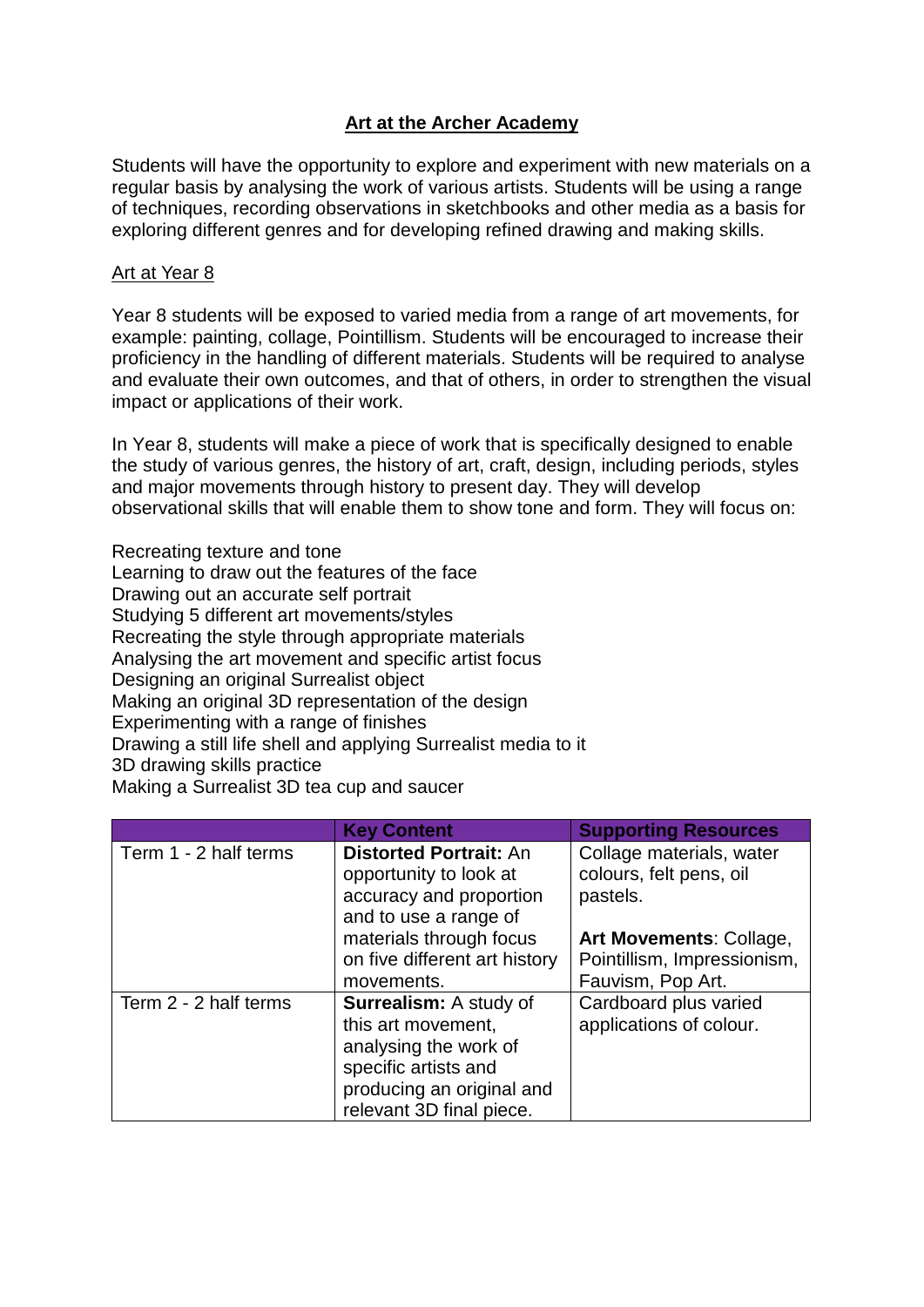## **Dance at the Archer Academy:**

Through their study of dance, a broad range of creative, collaborative, physical and critical thinking skills will be explored and developed. Dance is as engaging as it is challenging, and Dance at the Archer caters to all levels and prior experiences so that every child is able to thrive. Year 8 students study Dance for one hour a week.

#### Dance at Year 8

As part of the KS3 curriculum students develop skills across three key areas – Choreography, Performance and Critical Appreciation. As students develop their understanding of different types of dance, they are able to identify stylistic features and develop understanding of the choreographic context of professional works.

In Performance, students will develop physical, expressive and technical skills – they will learn a variety of dance from different styles, developing kinaesthetic awareness and competence. There are opportunities to work in groups, pairs and solo tasks. From Contemporary technique to West Side Story, students progress throughout as the physical challenges increase.

With Choreography, students combine their understanding of key compositional components with their own creativity. To create their own dance, students will cultivate knowledge and be able to apply a range of choreographic skills and processes appropriate to their choreography. Group composition supports students with their peer relationships, communication and organisation skills.

Critical Appreciation is where students learn to analyse dance performances, whether their own, their peers' or professional works. From Christopher Bruce's Shadows, to Boy Blue Entertainment's Emancipation of Expressionism, a wide range of styles, influences and subject matter will be explored. Analysing dance requires students to utilise complex vocabulary and a variety of adjectives, as well as subject specific terminology and theoretical dance terms.

Dance is a highly inclusive subject which promotes the discussion and understanding of social, historical, geographical and emotional contexts. Students will leave Key Stage 3 knowing more of humanity as a result of studying dance, and with the ability to communicate and express themselves through movement.

| <b>Topic</b>                | <b>Key Content</b>                               |  |
|-----------------------------|--------------------------------------------------|--|
| Emancipation of             | Hip-hop, individual expression, signature motifs |  |
| Expressionism               |                                                  |  |
| Oliver!                     | Musical theatre, characterisation, musicality    |  |
| Swansong, Christopher Bruce | Prisoners of conscience, contemporary dance,     |  |
|                             | political oppression, use of props, trios        |  |
| Shadows, Christopher Bruce  | World War Two, Neoclassical dance, quartets      |  |
| Components of Choreography  | Stimulus, motif & development, action, dynamics, |  |
|                             | space & relationships                            |  |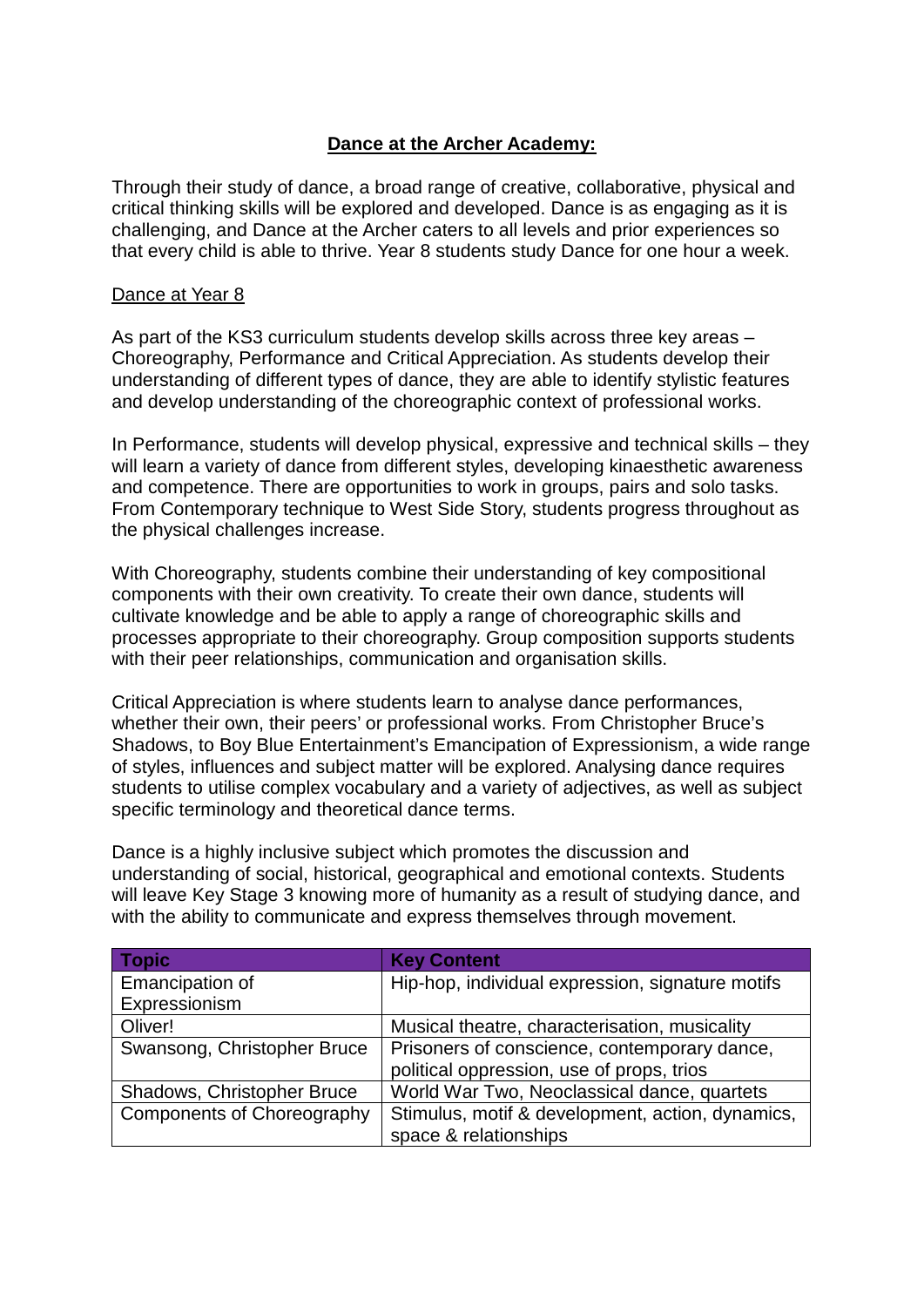## **Design and Technology at the Archer Academy**

The Art, Design and Technology department believes that every student is a creative learner and has an innate ability to design and create. We aim to inspire young people to become confident, fluent and innovative artist and designers.

Our curriculum is relevant to all our students; it incorporates contemporary artists and designers and current exhibitions, as well as more traditional ways of working. All schemes of work encourage independent learning and decision-making, which allows students to build on skills that are introduced in Year 7 throughout the rest of their school life and beyond. Students are encouraged to be confident and versatile in their use of materials and techniques as well as understanding their properties and use in real world contexts.

Realising potential and inspiring creativity is at the heart of what we do, students will explore challenging project briefs, which they will work through in order to conceptualise their design and artistic thinking. Students will also be able to engage with local artists and designers from the community through a range of projects, visits, competitions and opportunities throughout their years at the Archer.

#### ADT in Year 8

Students work on a rotation between Art and DT subject areas. In order to ensure a student gains equal time for each subject, the rotations change in Year 8 to ensure over the two years each student has completed 3 terms in each subject area. Students will complete two hours a week of Art/DT in Year 8. In Year 8, students study:

Materials lab-Sweet dispenser and pewter cast jewellery Design lab-Table tennis bat Materials lab- Food and nutrition Design lab- Electronic steady hand game

|                  | <b>Key Content</b> | <b>Supporting Resources</b>                      |
|------------------|--------------------|--------------------------------------------------|
| <b>Materials</b> | The properties     | https://www.technologystudent.com/               |
| lab-Sweet        | and categories     |                                                  |
| dispenser        | of metals. Types   | https://www.bbc.co.uk/bitesize/examspecs/zdvb2sg |
| and              | of motion in       |                                                  |
| pewter           | products. The      |                                                  |
| cast             | use of tools and   |                                                  |
| jewellery        | equipment to       |                                                  |
|                  | manufacture        |                                                  |
|                  | products.          |                                                  |
| Design           | Ergonomics and     | https://www.technologystudent.com/               |
| lab-Table        | anthropometrics.   |                                                  |
| tennis bat       | Sketching and      | https://www.bbc.co.uk/bitesize/examspecs/zdvb2sq |
|                  | modelling skills.  |                                                  |
|                  | Analysis and       |                                                  |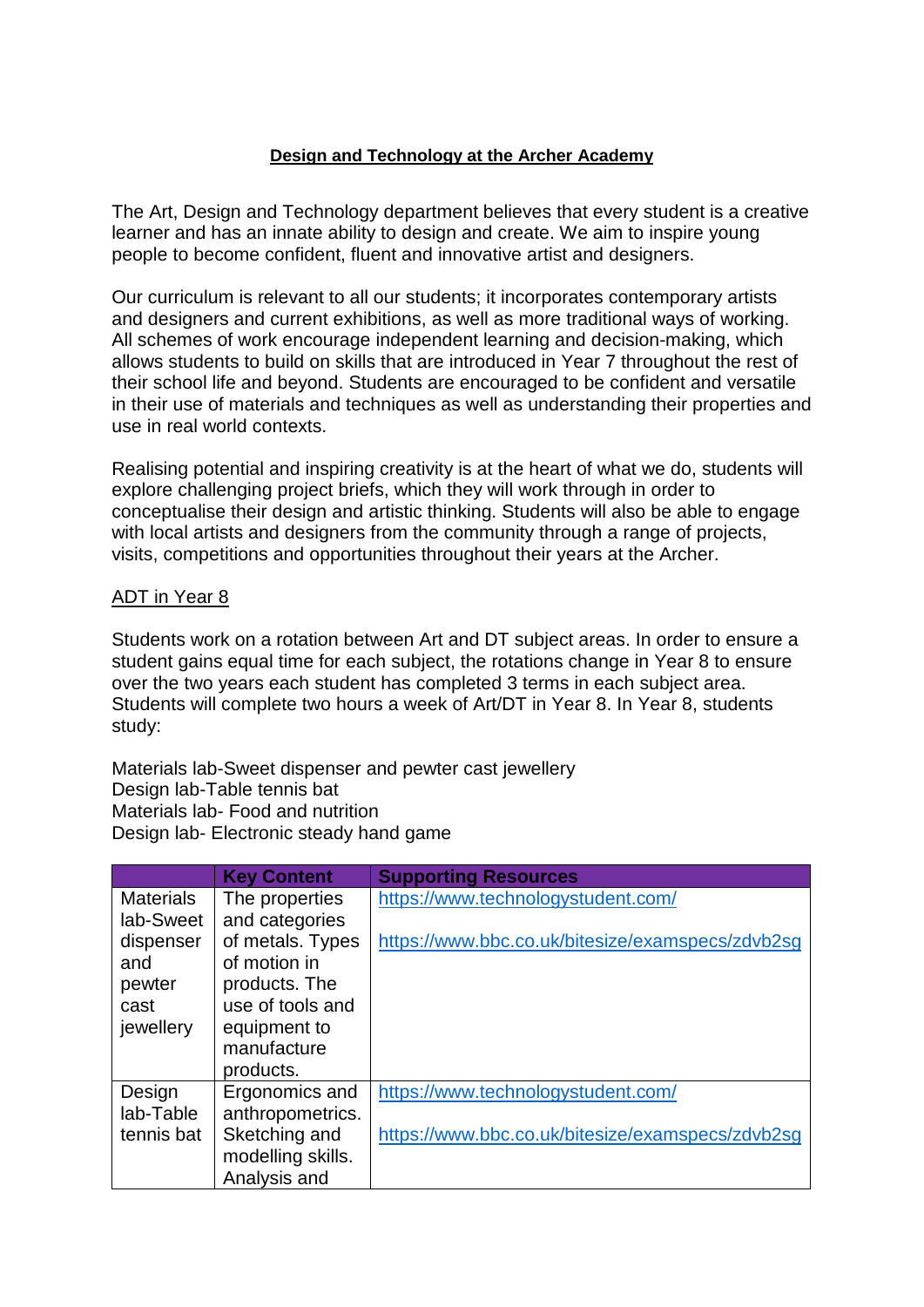|                  | evaluation of    |                                                  |
|------------------|------------------|--------------------------------------------------|
|                  | ideas.           |                                                  |
| <b>Materials</b> | Understanding    | https://www.technologystudent.com/               |
| lab-Food         | food theory. Use |                                                  |
| and              | of CAD/CAM to    | https://www.bbc.co.uk/bitesize/examspecs/zdvb2sg |
| nutrition        | design and       |                                                  |
| and              | manufacture      |                                                  |
| CAD/CAM          | products.        |                                                  |
| Design           | Understanding    | https://www.technologystudent.com/               |
| $lab-$           | electronic       |                                                  |
| Electronic       | components and   | https://www.bbc.co.uk/bitesize/examspecs/zdvb2sg |
| steady           | soldering. Using |                                                  |
| hand             | tools and        |                                                  |
| game             | equipment for    |                                                  |
|                  | electronic       |                                                  |
|                  | products. Health |                                                  |
|                  | and safety.      |                                                  |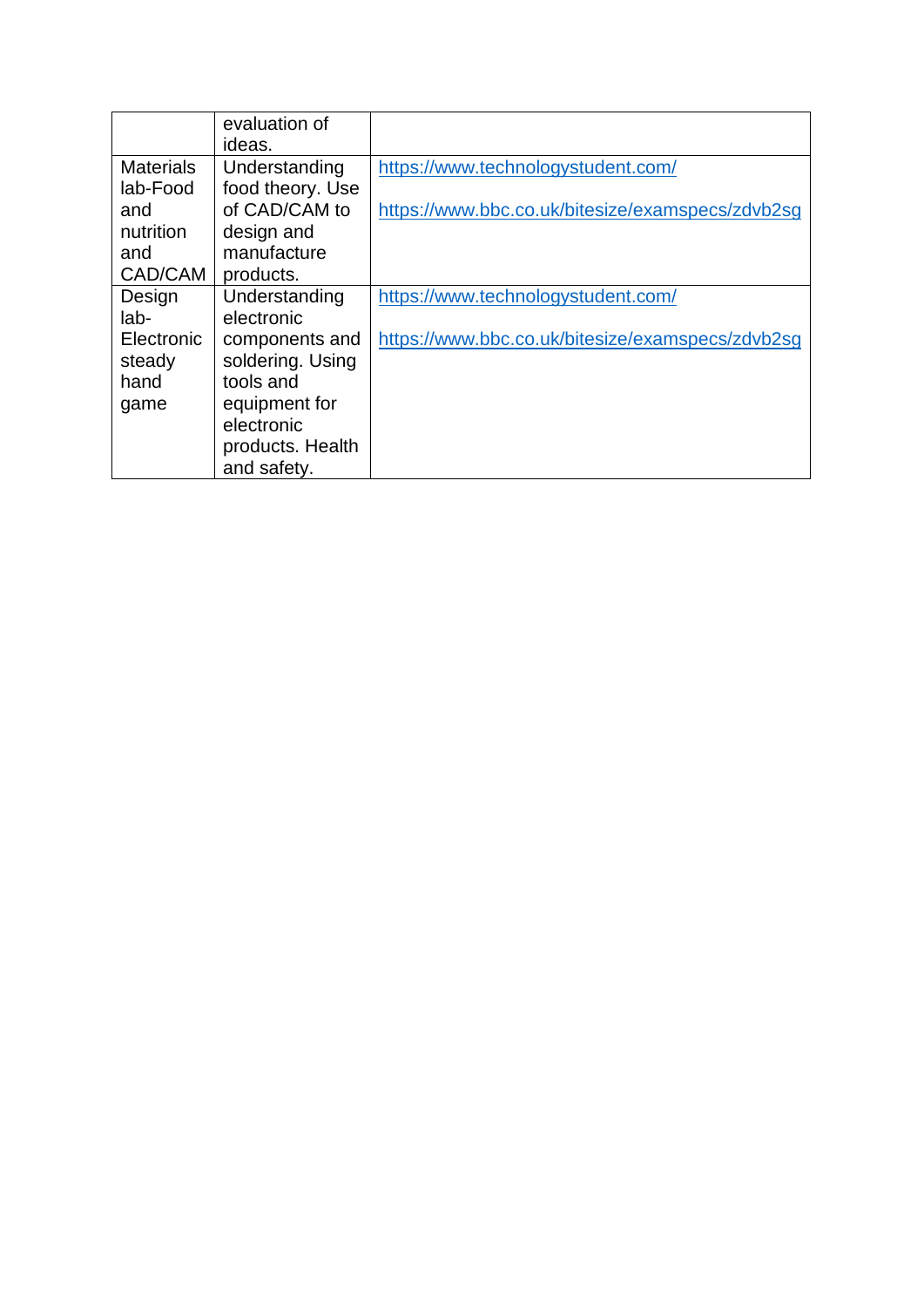## **Drama at the Archer Academy:**

#### **Programme of study in year 8:**

#### **In year 8 students study 6 key topics in depth. These include:**

- 1. Time Machine
- 2. Melodrama
- 3. Macbeth
- 4. Romeo and Juliet
- 5. Presenting and performing texts BME writers in theatre
- 6. West Side Story

#### **How students' progress will be checked and assessed:**

Students are assessed using the following:

- Devising/creating and performing.
- Rehearsal homework tasks.
- Peer-assessment
- Self-assessment.
- Formal assessment.
- Written reflections of levels and outcomes on personalised tracker

Students will have a personalised arts based tracker, allowing them to track their own progress. Lessons will continually include mini assessment based tasks and will also focus on the 'creating' level descriptors to ensure attainment and progress are at a high standard. Target setting through peer assessment discussions and home learning rehearsal based tasks enable students to strengthen progress within the 'creating' strand in drama.

During each lesson the creative outcome/ process is informally assessed. Teachers regularly refer to the 'creative' assessment criteria to assist understanding of progress and attainment. Students will be formally assessed on the 'reating' strand at end of scheme based on devised time scenes.

Peer assessment is an important strand of the year 8 drama course. Students evaluate others work and give targets for improvement in addition to praise. The use of level criteria will be actively used and students will comment applying drama specific terminology/language assisted by teachers questioning.

Students will reflect on their level and progress and will be required to self-assess their skills in discussion based tasks.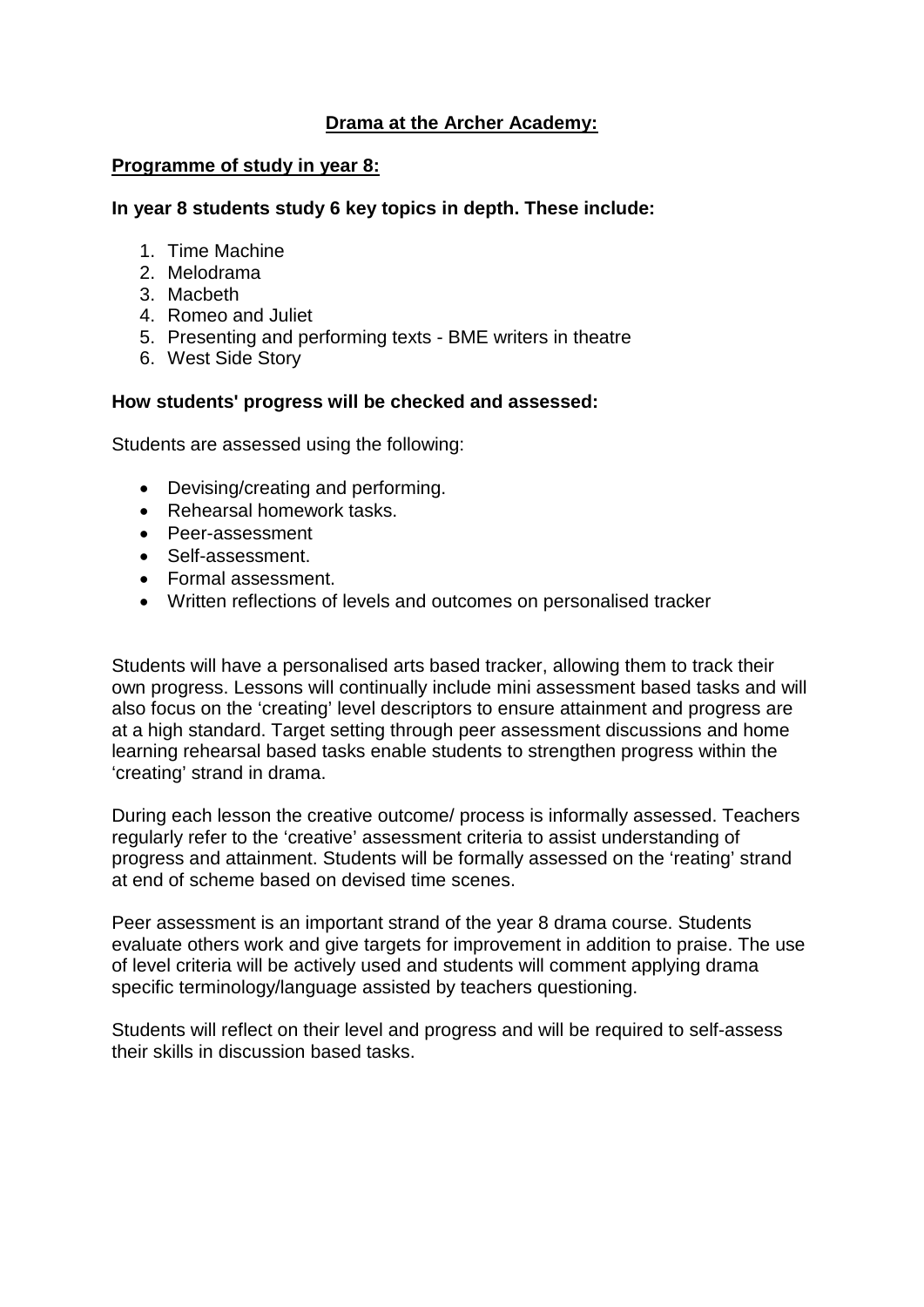| Time             | <b>Topic</b>       | <b>Key Learning Outcomes</b>                                                                                                                                                                                                                                                                                                                                                                                                                                                                                                                                                            | <b>Extra Learning</b>                                                                                                                                                                                                                                                                                                                                                                                                                                                     |
|------------------|--------------------|-----------------------------------------------------------------------------------------------------------------------------------------------------------------------------------------------------------------------------------------------------------------------------------------------------------------------------------------------------------------------------------------------------------------------------------------------------------------------------------------------------------------------------------------------------------------------------------------|---------------------------------------------------------------------------------------------------------------------------------------------------------------------------------------------------------------------------------------------------------------------------------------------------------------------------------------------------------------------------------------------------------------------------------------------------------------------------|
| Autumn<br>Term 1 | Melodrama          | To use practical exercises to explore<br>the genre of melodrama.<br>To work successfully individually, in<br>small groups and in larger groups.<br>To begin to explore a script in the<br>$\bullet$<br>genre of melodrama.<br>To consider the concept of 'stock<br>characters'.<br>To explore the nature of the<br>relationship between the villain and<br>comic servant.<br>To apply characterisation and gesture<br>to explore roles within performance.<br>To be able to effectively participate in<br>a team to construct high quality<br>scenes in group based learning.           | <b>Opportunities</b><br>Useful websites:<br>https://kids.britannic<br>a.com/students/artic<br>le/melodrama/32974<br>$\underline{8}$<br>Book titles:<br><b>History for Kids: An</b><br><b>Illustrated Biography</b><br>of Charlie Chaplin<br>for Children<br>https://www.amazon<br>.co.uk/History-Kids-<br><b>Illustrated-</b><br>Biography-<br>Children/dp/198600<br>9858/ref=sr_1_1?ke<br>ywords=charlie+cha<br>plin+book+for+childr<br>en&gid=158453402<br>$38sr = 8-1$ |
| Autumn<br>Term 2 | <b>Time Travel</b> | To create clear interpretations and<br>$\bullet$<br>context of scenes to the audience<br>(based on time travel).<br>To be an effective participator and<br>٠<br>creative thinker to construct high<br>quality scenes.<br>To apply a range of creative<br>techniques such as a soundscape,<br>sightlines, role on the wall, hot<br>seating, repetition and unison based<br>movement in physical theatre.<br>To learn how to stay disciplined and<br>$\bullet$<br>focussed when rehearsing drama<br>work.<br>To develop confidence in directing<br>٠<br>and leading others in group work. | Useful websites:<br>https://www.youtube<br>.com/watch?v=90T7<br><b>iLuzFgg</b><br>Time Machine Film<br><b>Trailer</b><br>Useful book titles:<br>The Time Machine -<br><b>HG Wells</b><br>Audio book:<br>https://www.audible.<br>co.uk/ep/title?asin=<br>B07PP8N213&sour<br>ce_code=M2M30DF<br>T1BkSH101514006<br><b>R&amp;&amp;ipRedirectOverr</b><br>ide=true                                                                                                            |
| Spring<br>Term 1 | Macbeth            | To understand the narrative of<br>Macbeth.<br>To consider how vocal techniques can<br>enhance atmosphere in drama.<br>To use non-verbal communication<br>effectively.                                                                                                                                                                                                                                                                                                                                                                                                                   | Videos:<br>https://www.youtube<br>.com/watch?v=RCs<br>Q21ySfvA<br>Witches Act 1:<br>http://www.youtube.                                                                                                                                                                                                                                                                                                                                                                   |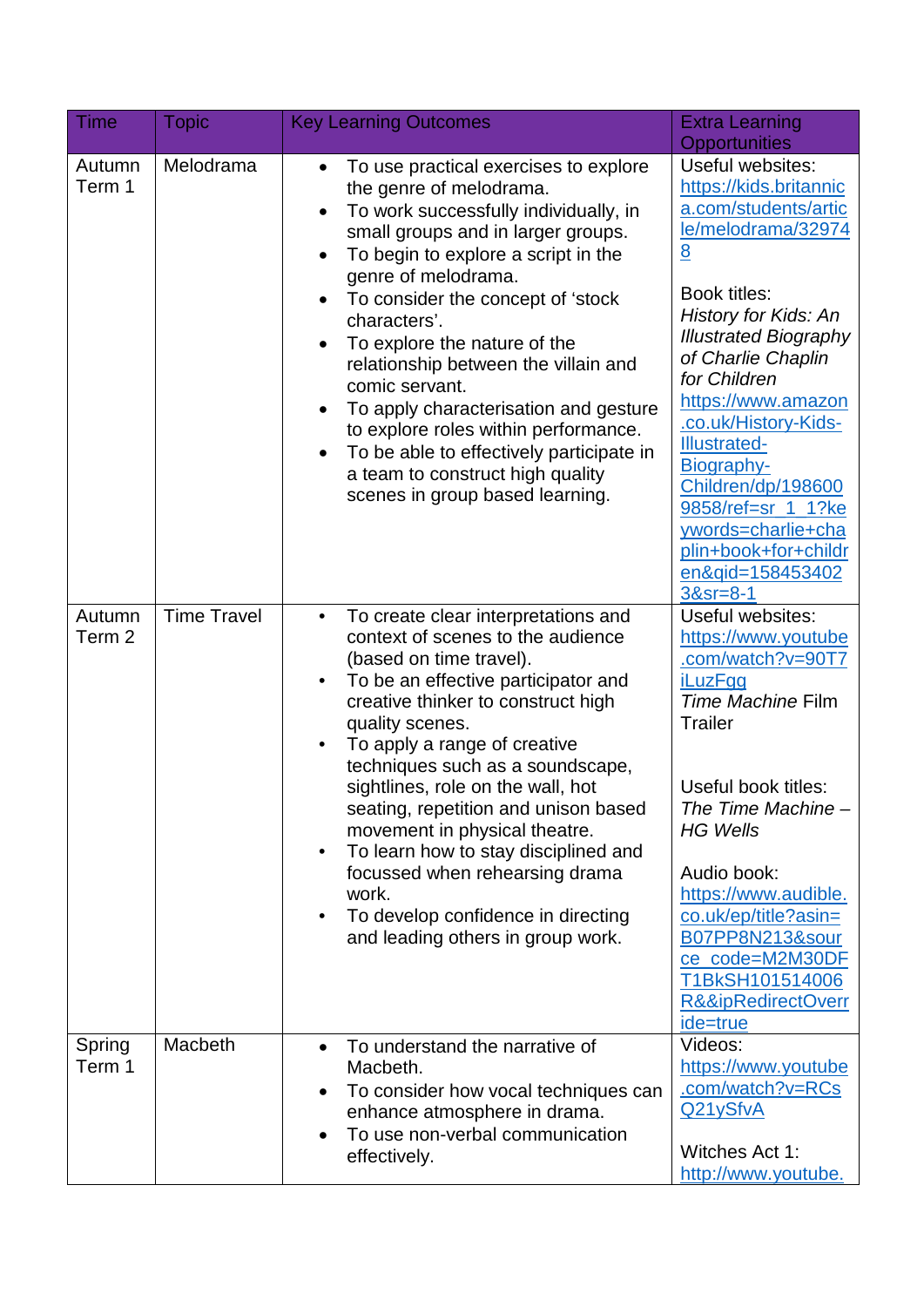|                  |                    | To interpret a role and display<br>characteristics clearly to the audience.<br>To consider how to use body<br>language and proxemics/spatial<br>devices when in role.<br>To become an effective team worker<br>and participator in partner work.<br>To discuss whether themes and<br>$\bullet$<br>issues in Romeo and Juliet are still<br>relevant for today's society.<br>To use Shakespearean speech and<br>understand the context.<br>To access Macbeth Shakespearean<br>roles and understand their character<br>traits                                                                                                                                                                          | com/watch?v=WZcF<br>nZ2ZMR0<br>http://www.youtube.<br>com/watch?v=wqa<br>W42PFrBw<br>http://www.youtube.<br>com/watch?v=yTBs<br><b>KBfiUYI</b><br>Macbeth and Lady<br>M Ac1 Scene 7:<br>https://www.youtube<br>.com/watch?v=blkL-<br>2UQkXo<br>https://www.youtube<br>.com/watch?v=qfnU<br>q2_0FOY 25 minute<br>animated version<br>Book: Macbeth by<br>William<br>Shakespeare |
|------------------|--------------------|-----------------------------------------------------------------------------------------------------------------------------------------------------------------------------------------------------------------------------------------------------------------------------------------------------------------------------------------------------------------------------------------------------------------------------------------------------------------------------------------------------------------------------------------------------------------------------------------------------------------------------------------------------------------------------------------------------|--------------------------------------------------------------------------------------------------------------------------------------------------------------------------------------------------------------------------------------------------------------------------------------------------------------------------------------------------------------------------------|
| Spring<br>Term 2 | Rome and<br>Juliet | To consider the dramatic potential of a<br>$\bullet$<br>still image.<br>To consider the setting of Romeo and<br>Juliet.<br>To use non-verbal communication<br>effectively.<br>To consider how to use body<br>language and facial expressions.<br>To consider ways in which a piece of<br>drama can be modernised or brought<br>up to date.<br>To discuss whether themes and<br>issues in Romeo and Juliet are still<br>relevant for today's society.<br>To use the prologue speech as a<br>$\bullet$<br>stimulus to create still images.<br>To access some of the<br>Shakespearean language<br>To devise a modern day scene of<br>$\bullet$<br>Romeo & Juliet linking to a specific<br>genre/style. | Videos:<br>https://www.youtube<br>.com/watch?v=E1z<br>HhOHTdm8<br>Short video of plot:<br>Book:<br>Romeo and Juliet -<br>William<br>Shakespeare<br>Plays:<br>Rome and Juliet<br>& Juliet (Musical)<br>Films:                                                                                                                                                                   |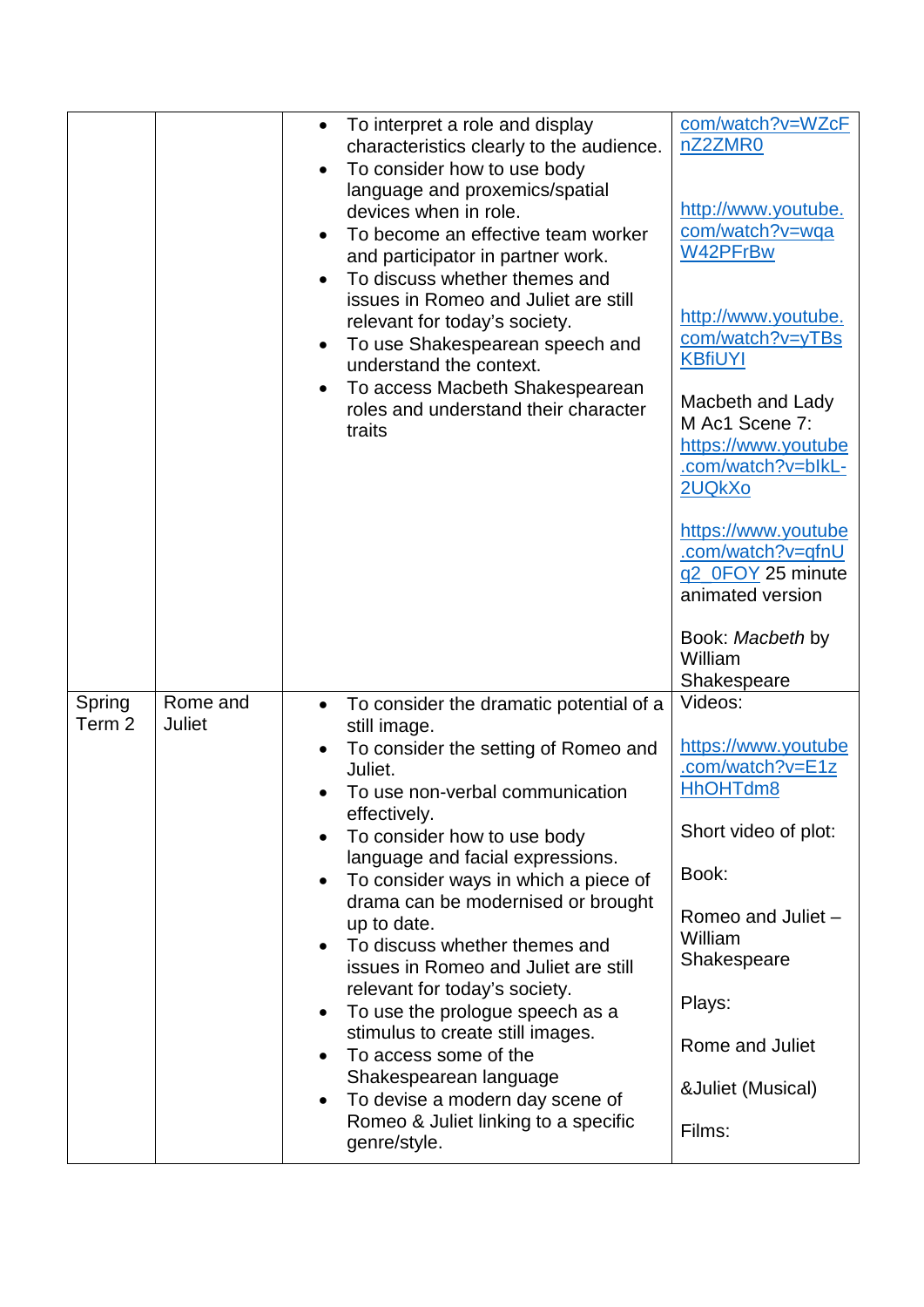|                  |                                        |                                                                                                                                                                                                                                                                                                                                                                                                                                                                                                                                                                                             | Book: Macbeth -                                                                                                                                                                                                                                                                                                                                                                                                  |
|------------------|----------------------------------------|---------------------------------------------------------------------------------------------------------------------------------------------------------------------------------------------------------------------------------------------------------------------------------------------------------------------------------------------------------------------------------------------------------------------------------------------------------------------------------------------------------------------------------------------------------------------------------------------|------------------------------------------------------------------------------------------------------------------------------------------------------------------------------------------------------------------------------------------------------------------------------------------------------------------------------------------------------------------------------------------------------------------|
|                  |                                        |                                                                                                                                                                                                                                                                                                                                                                                                                                                                                                                                                                                             | William                                                                                                                                                                                                                                                                                                                                                                                                          |
|                  |                                        |                                                                                                                                                                                                                                                                                                                                                                                                                                                                                                                                                                                             | Shakespeare                                                                                                                                                                                                                                                                                                                                                                                                      |
| Summer<br>Term 1 | Devising $-$<br>Independent<br>Project | To experiment with different drama<br>$\bullet$<br>mediums to create an interesting,<br>well-crafted piece of drama.<br>To work creatively to challenge and<br>develop ideas including those<br>presented by others.<br>To devise performances which are<br>appropriate for different audiences<br>across a range of styles and genres,<br>both serious and comedic.<br>To create and develop a character,<br>adding depth, motivation and<br>originality.<br>To explore drama which<br>communicates a creative message to<br>the audience and deals with<br>challenging issues and themes. | Videos:<br>What is devising?<br>https://www.youtube<br>.com/watch?v=G0S<br><b>EAObflWQ</b><br><b>RashDash Theatre</b><br>Company<br>https://www.youtube<br>.com/watch?v=47Q<br>huLMLDL8<br>Frantic assembly<br>https://www.youtube<br>.com/watch?v=gUq<br>ZPfGIX6U<br><b>Books: The Frantic</b><br>Assembly Book of<br><b>Devising Theatre</b><br>Also reading<br>newspapers and<br>watching<br>documentaries on |
|                  |                                        |                                                                                                                                                                                                                                                                                                                                                                                                                                                                                                                                                                                             | stories of interest to<br>use verbatim or as a                                                                                                                                                                                                                                                                                                                                                                   |
|                  |                                        |                                                                                                                                                                                                                                                                                                                                                                                                                                                                                                                                                                                             | stimulus                                                                                                                                                                                                                                                                                                                                                                                                         |
| Summer<br>Term 2 | <b>West Side</b><br><b>Story</b>       | To sustain a role throughout the<br>$\bullet$<br>performance with confidence.<br>To use appropriate vocal and physical<br>skills, refining them during rehearsal<br>to create a clear character or role.<br>To use the performance space in<br>original ways in order to tell the<br>audience the message of the drama<br>To perform with complete commitment<br>and imagination.<br>To apply a wide variety of devising<br>techniques in performance, to<br>communicate mood, atmosphere and<br>meaning in a devised or scripted<br>performance.                                           | Videos:<br>Youth Actors Stage<br>Production:<br>https://www.youtube<br>.com/watch?v=Zi8th<br><b>LTKvco</b><br>1961 Film available<br>to buy<br>Books:<br>West Side Story -<br>Irving Shulman<br><b>Musicals The</b><br><b>Definitive Illustrated</b><br><b>History</b>                                                                                                                                           |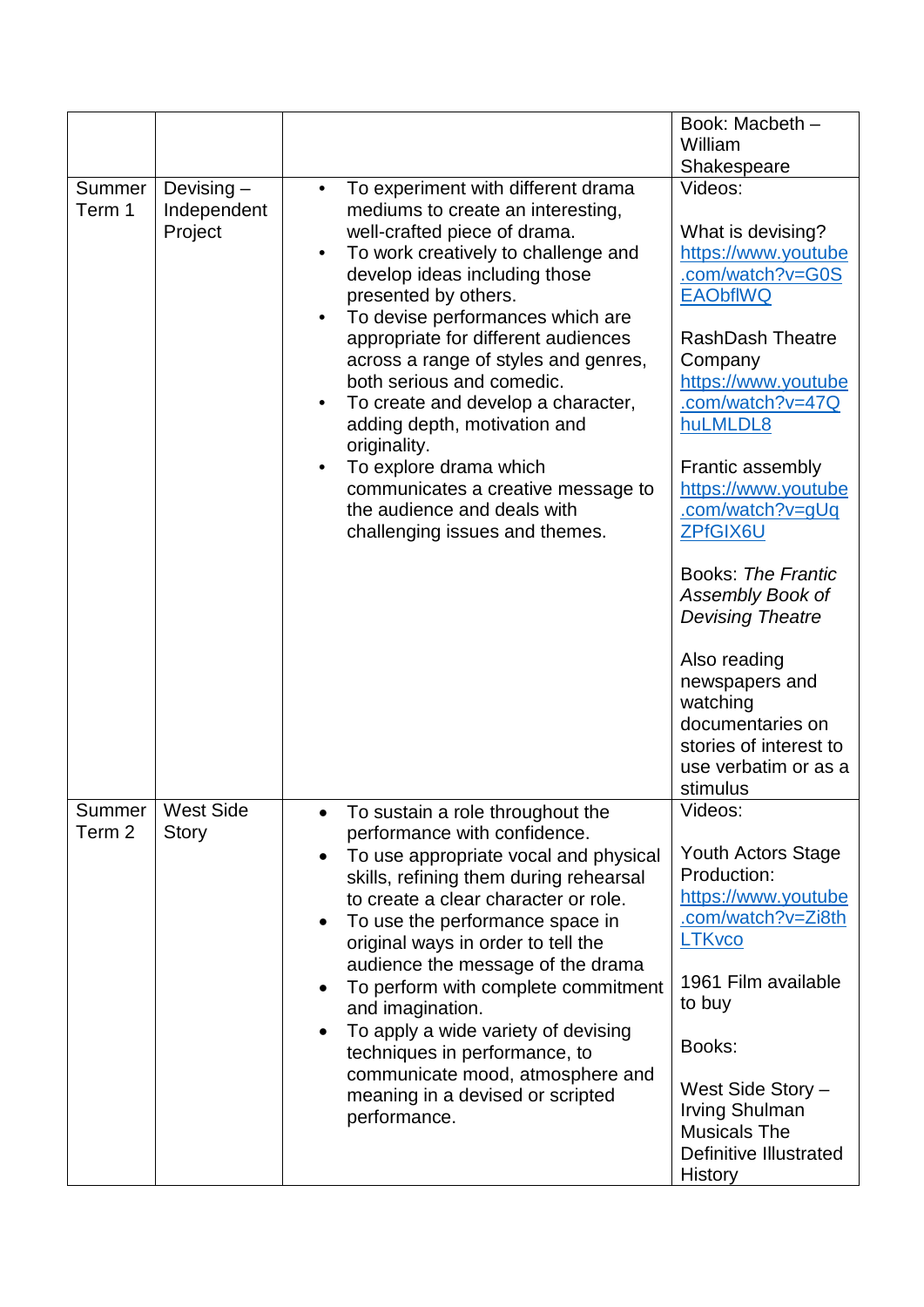## **English at the Archer Academy:**

Through the study of English, students will explore the ways in which the world around them is represented through images created through language. They will develop their sense of empathy through the exploration of characters and themes in various different poems, novels and short stories. These span a wide range of periods, genres, and authors to build a secure foundation of key concepts in English. Through discussion and collaborative activities students will reflect on their own perspectives and learn to appreciate the views of others.

English will develop students' analytical and reflective skills through the exploration of language at word level and through structural level.

Our curriculum choices for Key Stage Three are driven by the art of storytelling and writer's craft. Each year has been designed with an overarching theme sitting behind it; Y7 learning through the theme of 'New Worlds and Journeys' and Y8 'Relationships and the Community'. Students will be guided through a wide range of canonical and diverse literature and will be encouraged to become expressive, creative and exploratory in their own writing and responses to literature. Technical accuracy and grammar are interwoven into each unit of work, with opportunities to complete a 'Limitless Learning Project' that sits under each unit of work and offers opportunities to read beyond the selected topic and text. Each half term will end with a summative assessment that will focus on one set of assessment objectives: Reading or Writing Big Ideas.

#### English at Year 8: 'Relationships and the Community'

Building on prior knowledge from Y7, students enter the strange world of 'Monsters in Literature', spanning Greek mythology, Gothic antagonists and 21<sup>st</sup> century perceptions, with opportunities to study and analyse writers' craft and to experiment with their own creative writing. Students will begin to explore and empathise with writers' choices, perspectives, and challenge societal views towards characters such as the Minotaur, Mr Edward Hyde, and Miss Havisham. From here, students will be prepared to begin reading Dickens' *A Christmas Carol*; building on their own perceptions of 'monsters' and Dickens' stylistic choices while celebrating canonical literature. Spring Term will offer students a fantastic range of diverse fiction; including Angie Thomas, Elizabeth Acevedo, Bali Rai, Malorie Blackman and Tomi Adeyomi. Students will read, discuss, debate and create pieces of work inspired by the writers studied. Students will then use this knowledge to strengthen their understanding of Shakespeare's *Romeo and Juliet.* In the final term, students will explore a wide range of poetry, then complete the year with the novel *Lord of the Flies* by William Golding.

|                         | <b>Key Content</b>           | <b>Supporting Resources</b> |
|-------------------------|------------------------------|-----------------------------|
| Half-term 1 Monsters in | Reading and studying         | The Spook's Apprentice      |
| Literature              | Literature's greatest        | Series by Joseph            |
|                         | monsters.                    | Delaney                     |
|                         | <b>Assessment: Analysing</b> | Skulduggery Pleasant by     |
|                         | writers' choices and         | Derek Landy                 |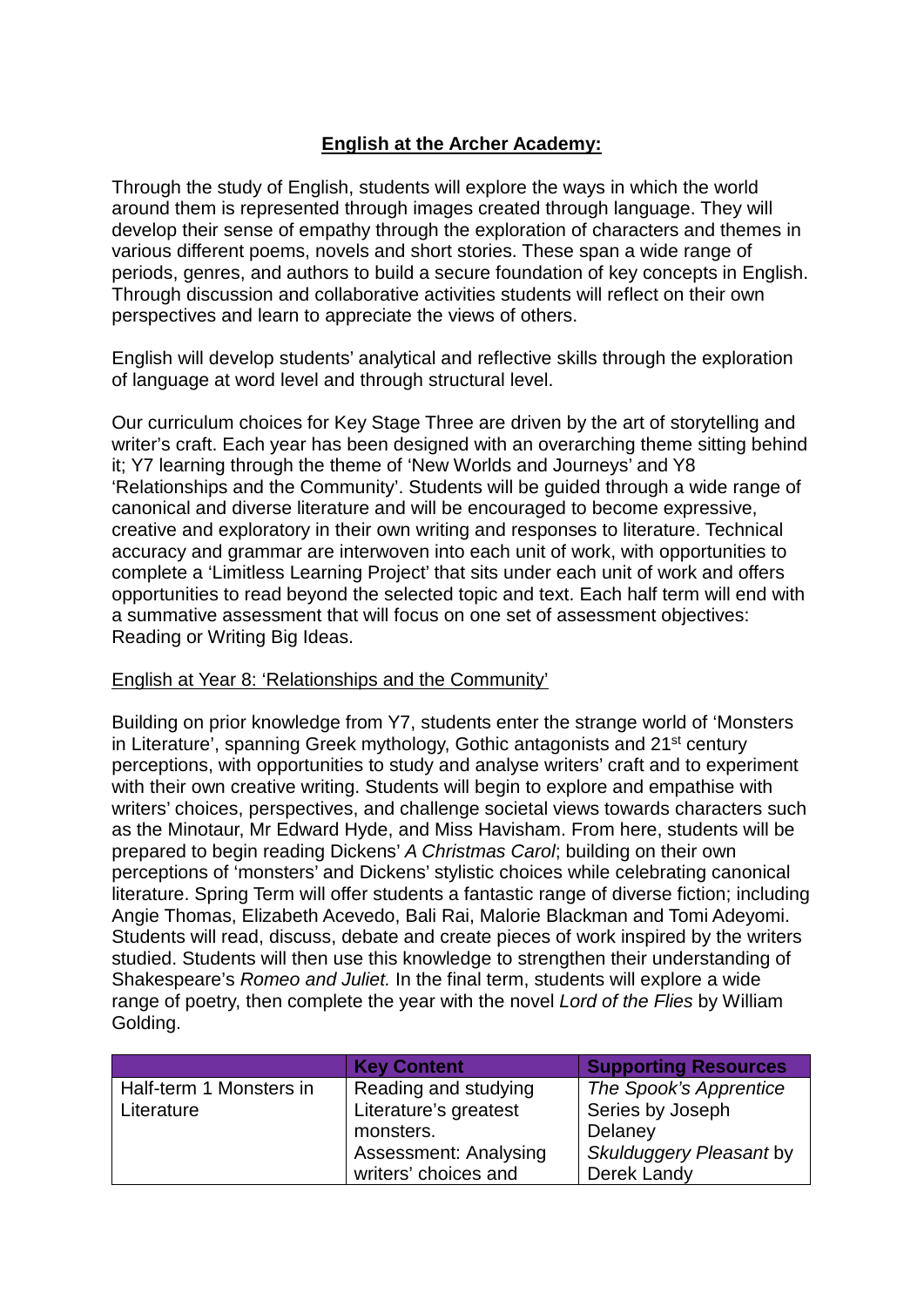|                                                            | methods, creating a<br>monster                                                                                                                                                                                                                                                    | The Greek Myths by<br><b>Edith Hamilton</b><br>Grimm's Fairy Tales by<br>Jacob Grimm                                                                                    |
|------------------------------------------------------------|-----------------------------------------------------------------------------------------------------------------------------------------------------------------------------------------------------------------------------------------------------------------------------------|-------------------------------------------------------------------------------------------------------------------------------------------------------------------------|
| Half-term 2 A Christmas<br>Carol by Charles Dickens        | Reading the novella,<br>tracking the character of<br>Scrooge<br>Assessment: How does<br>the character of Scrooge<br>develop over the course<br>of the novella?                                                                                                                    | The Graveyard Book by<br><b>Neil Gaiman</b><br>The Ruby in the Smoke<br>by Philip Pullman<br>The Diamond of Drury by<br>Julia Golding                                   |
| Half-term 3 Diverse<br>Fiction                             | <b>Exploring and celebrating</b><br>literature from different<br>cultures and parts of the<br>world. Students are<br>encouraged to explore<br>different perspectives and<br>experiment with writing<br>styles.<br>Assessment: Create your<br>own short story.                     | Tender Earth by Sita<br><b>Brahmachari</b><br>Stay A Little Longer by<br><b>Bali Rai</b><br>Skellig by David Almond<br>Terror Kid by Benjamin<br>Zephaniah              |
| Half-term 4 Romeo and<br>Juliet by William<br>Shakespeare  | Reading and performing<br>the play, tracking the<br>characters' development<br>and perceptions to the<br>theme of love<br>Assessment: How is the<br>theme of love presented<br>in the play?                                                                                       | Noughts and Crosses by<br>Malorie Blackman<br>Love Frankie by<br>Jacqueline Wilson<br>We Come Apart by Sarah<br>Crossan<br>Ghost Boys by Jewell<br><b>Parker Rhodes</b> |
| Half-term 5 Poetry at<br>Heart                             | Reading, studying and<br>performing poetry from<br>different cultures and<br>parts of the world.<br>Students are encouraged<br>to explore different<br>perspectives and<br>experiment with different<br>poetic choices.<br>Assessment: Create your<br>own poem and<br>commentary. | The Poet X by Elizabeth<br>Acevedo<br>The Weight of Water by<br>Sarah Crossan<br>The Crossover by Kwame<br>Alexander                                                    |
| Half-term 6 Lord of the<br><b>Flies by William Golding</b> | Reading the novel as a<br>class through the theme<br>of relationships and<br>character analysis.<br><b>Assessment: How does</b><br>the character of Ralph<br>change over the course of<br>the novel?                                                                              | To Kill a Mockingbird by<br>Harper Lee<br>The Catcher in the Rye<br>by JD Salinger<br>The Outsiders by S E<br>Hinton                                                    |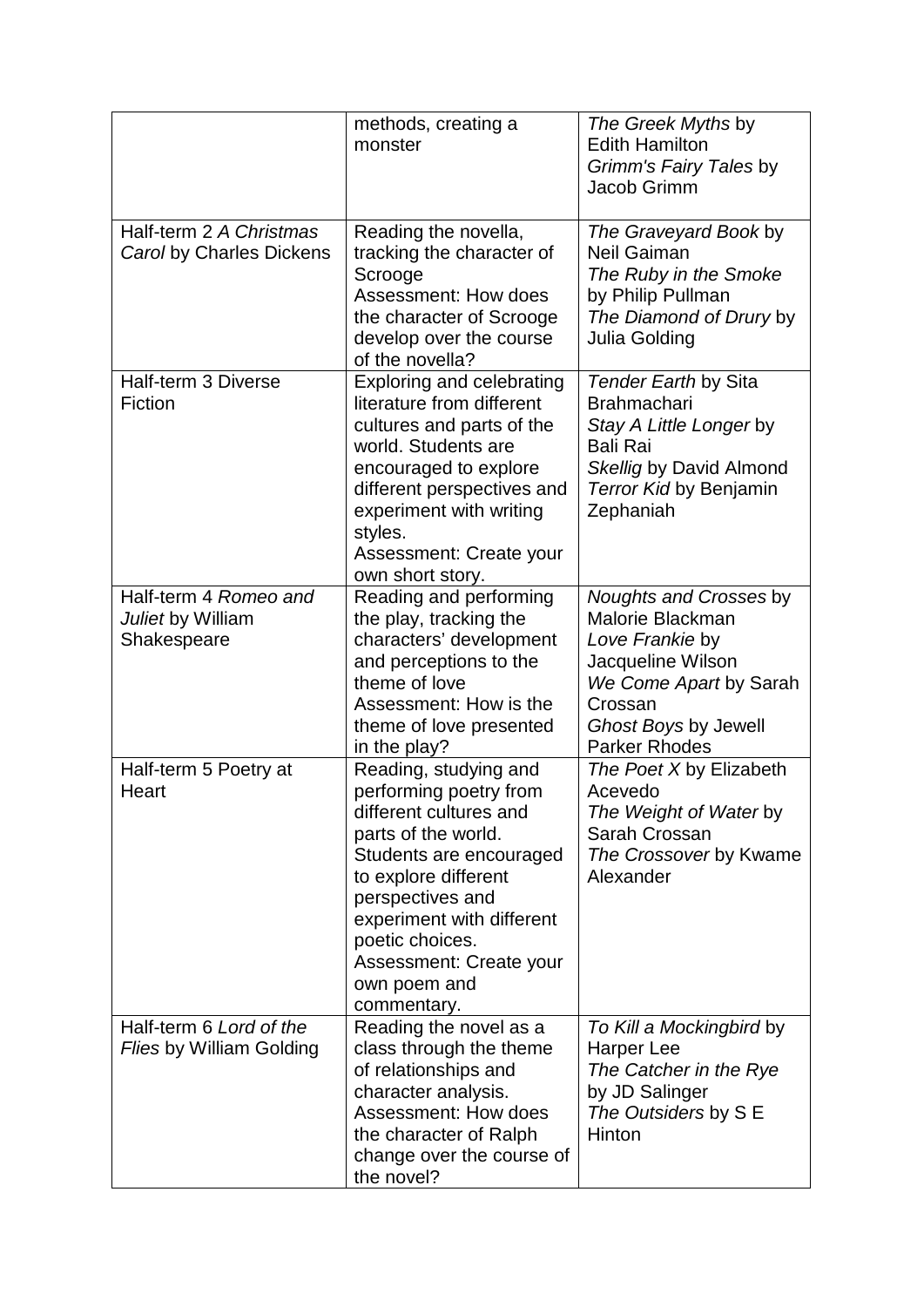## **French at the Archer Academy**

Our Modern Foreign Languages curriculum aims to equip students with languages as a skill for life: the ability to communicate in French for further study, future work or for leisure and travel abroad, truly engaging with their community and beyond. Students will develop their cultural awareness and have a more open-minded attitude towards other cultures. Students will be encouraged to embrace the fact that we live in a rich and diverse world. Through learning a foreign language, students develop a deeper understanding of how language works, building a more powerful understanding of their own language.

#### French at Year 8

At the Archer Academy we follow the Dynamo curriculum in KS3. Students are taught French for two hours per week, with 30 minutes of homework using Memrise and the Dynamo workbook. Each lesson includes a range of the four key language skills of reading, writing, listening and speaking.

|                            | <b>Key Content</b>                                                             | <b>Assessment</b>              | <b>Grammar</b>                                                                                          | <b>Supporting resources</b>                                                                                                       |
|----------------------------|--------------------------------------------------------------------------------|--------------------------------|---------------------------------------------------------------------------------------------------------|-----------------------------------------------------------------------------------------------------------------------------------|
| Half-<br>term 1            | Les<br>vacances-<br>talking about<br>past<br>holidays,<br>countries,<br>travel | Reading<br>Writing<br>Speaking | Grammar<br>covered in Year<br>7 is revisited<br>and built upon.<br>In addition, Year<br>8 students will | <b>Websites:</b><br>www.memrise.com<br>www.languagesonline.<br>org<br>www.pearsonactivelear<br>n.com<br>www.wordreference.co<br>m |
| Half-<br>term <sub>2</sub> | Les fêtes -<br>talking about<br>celebrations<br>and festivals                  | Listening<br>Grammar           | learn:<br>-the past tense<br>-the                                                                       | <b>Books:</b><br>Dynamo 2<br>textbook<br>Dynamo 2<br>$\bullet$                                                                    |
| Half-<br>term <sub>3</sub> | Les loisirs -<br>talking about<br>free time<br>activities                      | Reading<br>Writing<br>Speaking | comparative<br>-the superlative<br>-reflexive verbs<br>-irregular<br>adjectives                         | workbook<br><b>Pocket French</b><br>dictionary                                                                                    |
| Half-<br>term 4            | Les régions<br>de France -<br>talking about<br>different<br>areas in<br>France | Listening<br>Grammar           |                                                                                                         |                                                                                                                                   |
| Half-<br>term <sub>5</sub> | Le sport $-$<br>talking about<br>sports and<br>health                          | <b>All skills</b>              |                                                                                                         |                                                                                                                                   |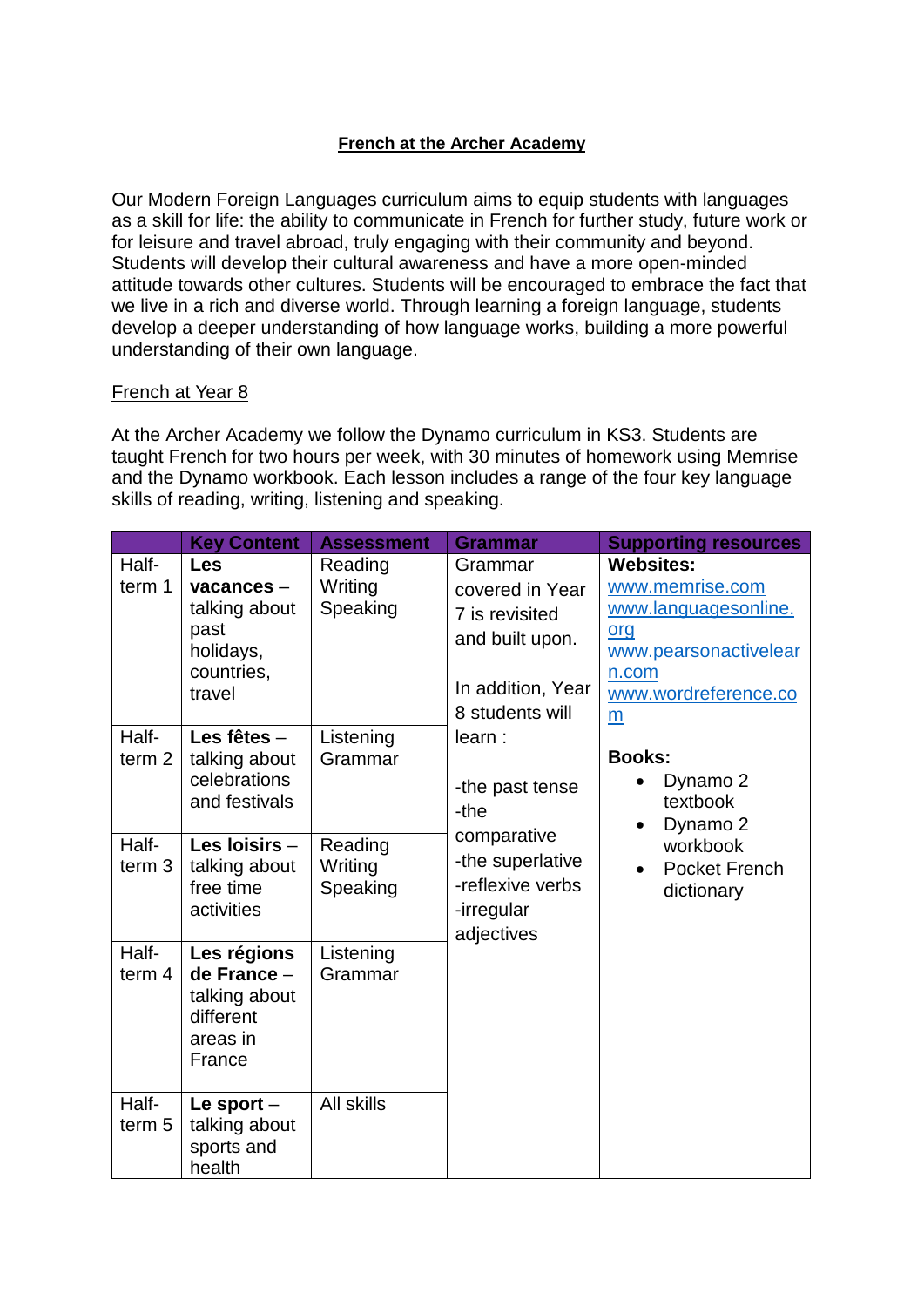| Half- | Ma santé:                 | Speaking |  |
|-------|---------------------------|----------|--|
|       | term $6 \mid$ body parts, |          |  |
|       | healthy                   |          |  |
|       | lifestyle                 |          |  |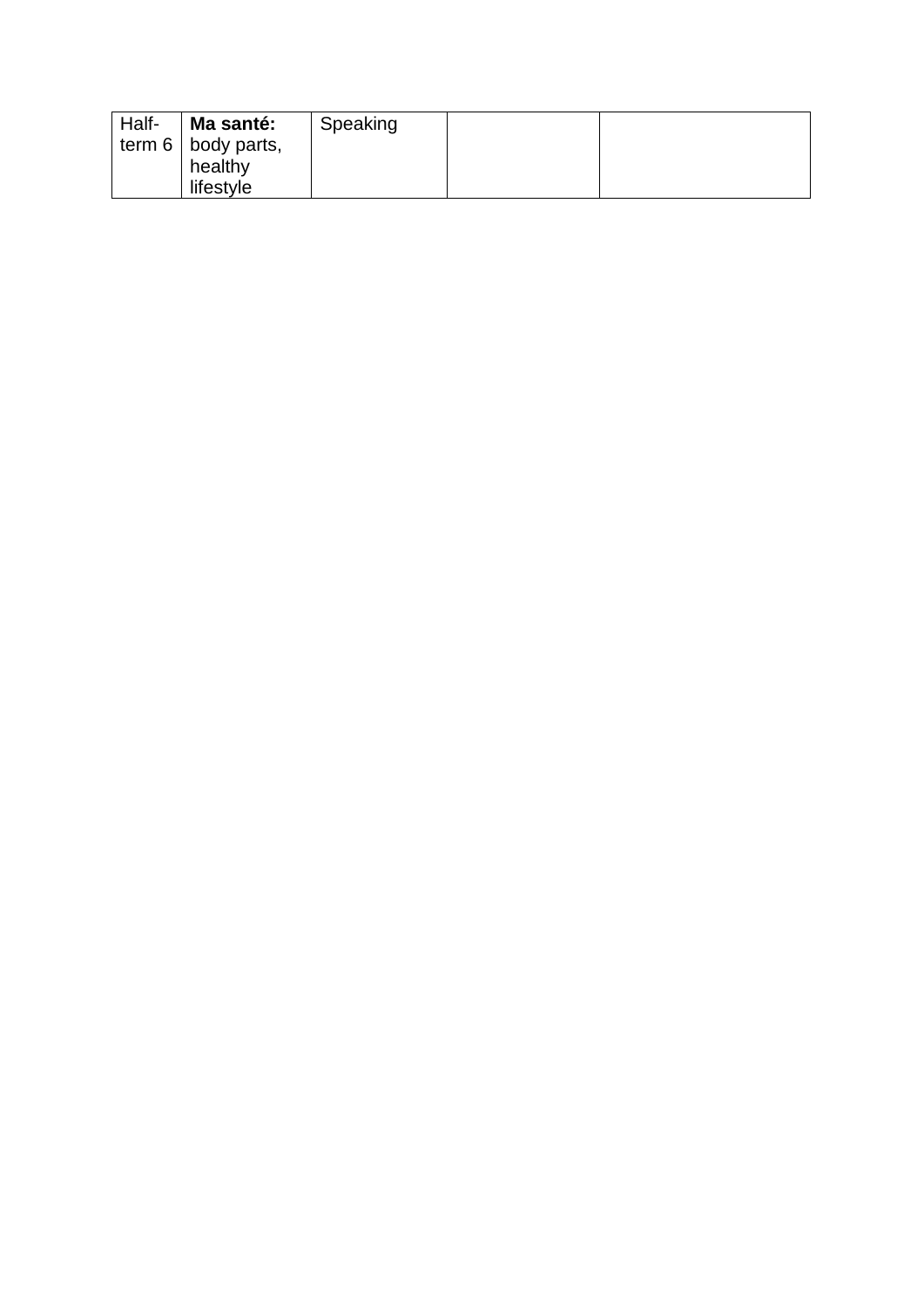# **Geography at the Archer Academy**

Geography allows students to explore the realms of time, space and place.

Students should understand the significance of location in the context of evolving society. As this changes over time, all students should recognise the influence of the past on the present and should be able to use this to inform their thoughts and ideas about the future geographical issues.

In studying economic, social, environmental and political motives, impacts and consequences, students should be able to understand the complexities of both the human and physical world at a range of different scales. Geography should develop students with enquiring minds, able to approach ideas analytically to make well informed decisions about the changing world around them. Students should be able to question the viewpoints of different stakeholders involved in geographical decision making and form their own opinions on topical matters showing mutual respect and understanding.

Through exploring local and global issues, students should foster a sense of care and compassion for the world in which they live. They should understand the importance of sustainability and be impassioned to make a difference. Geography should empower students to become active global citizens and make a positive impact to the world in which they live.

In year 8, students are taught Geography for 2 hours a week.

#### Geography at Year 8

What happens when the land meets the sea? Coasts in crisis How are populations changing? Population explosion How do we effectively carry out a geographical enquiry? Exploring our school environment – a geographical enquiry

Can we ever know enough about earthquakes and volcanoes to live safely? Plate tectonics

How is the UK landscape evolving? UK physical and human landscape

|                                                                                  | <b>Key Content</b>                                                                                                                                                                                                                       | <b>Supporting</b><br><b>Resources</b>                            |
|----------------------------------------------------------------------------------|------------------------------------------------------------------------------------------------------------------------------------------------------------------------------------------------------------------------------------------|------------------------------------------------------------------|
| Half-term 1: What<br>happens when the<br>land meets the sea?<br>Coasts in crisis | Students explore the physical<br>processes along the coast, building<br>and applying knowledge from the<br>Rivers unit in Year 7. This unit also<br>prepares students for the GCSE<br>fieldwork, covering the core<br>geography content. | Coasts:<br>https://www.bbc.c<br>o.uk/bitesize/topic<br>s/z6bd7ty |
| Half-term 2: How are<br>populations                                              | A topical and UK-based topic, where<br>students gain an understanding of the                                                                                                                                                             | Population:                                                      |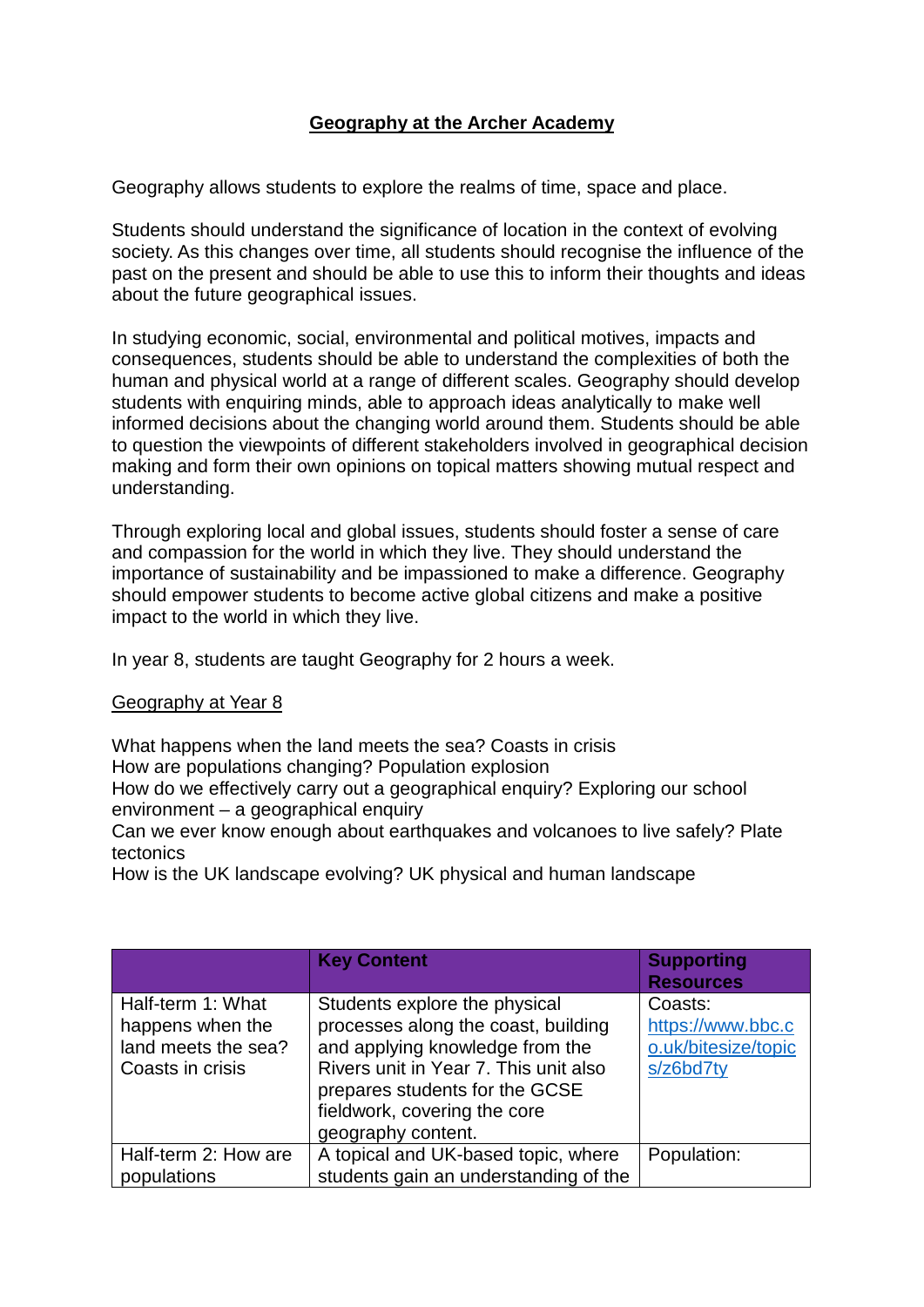| changing? Population  | world and regional population trends     | https://www.bbc.c   |
|-----------------------|------------------------------------------|---------------------|
| explosion             | from the past and future. Students       | o.uk/bitesize/topic |
|                       | explore population control methods       | s/zq7nvcw           |
|                       | and question their moral values.         |                     |
|                       | Students explore popular icon Hans       |                     |
|                       | Rosling through his seminar              |                     |
|                       | documentary and book, Factfulness.       |                     |
| Half-term 3: How do   | Students complete a geographical         | https://www.bbc.c   |
| we effectively carry  | enquiry on the environmental quality     | o.uk/bitesize/topic |
| out a geographical    | of the school site. Students practice    | s/zqbvvcw           |
| enquiry?              | working collaboratively and              |                     |
|                       | independently throughout this project,   |                     |
|                       | as well as consolidating their           |                     |
|                       | understanding of a geographical          |                     |
|                       | enquiry, as taught in Year 7.            |                     |
| Half-term 4: Can we   | A cross human and physical unit          | Tectonics:          |
| ever know enough      | whereby students learn about the         | https://www.bbc.c   |
| about earthquakes     | tectonic activities and the structure of | o.uk/bitesize/topic |
| and volcanoes to live | the earth, then progress onto a series   | $s$ /zn476sg        |
| safely? Plate         | of case studies of tectonic hazards      |                     |
| tectonics             | across a range of countries.             |                     |
| Half-term 5: Revision | A structured revision programme to       |                     |
| and end of year       | support student learning for subject     |                     |
| exams                 | knowledge and exam technique.            |                     |
|                       | Structured materials and tools are       |                     |
|                       | embedded to support students with        |                     |
|                       | the demands of linear assessments.       |                     |
| Half-term 6: How is   | Students zoom into London as a           | Urban areas:        |
| the UK landscape      | more specific city case study, growing   | https://www.bbc.c   |
| evolving? UK          | an appreciation of the area they live    | o.uk/bitesize/topic |
| physical and human    | in and the growing issues of             | s/z96vr82           |
| landscape             | regeneration.                            |                     |
|                       |                                          | Physical areas:     |
|                       | Students question purpose and the        | https://www.bbc.c   |
|                       | impacts of regeneration, debating        | o.uk/bitesize/topic |
|                       | these against their own personal         | s/zhrjmp3           |
|                       | morals.                                  |                     |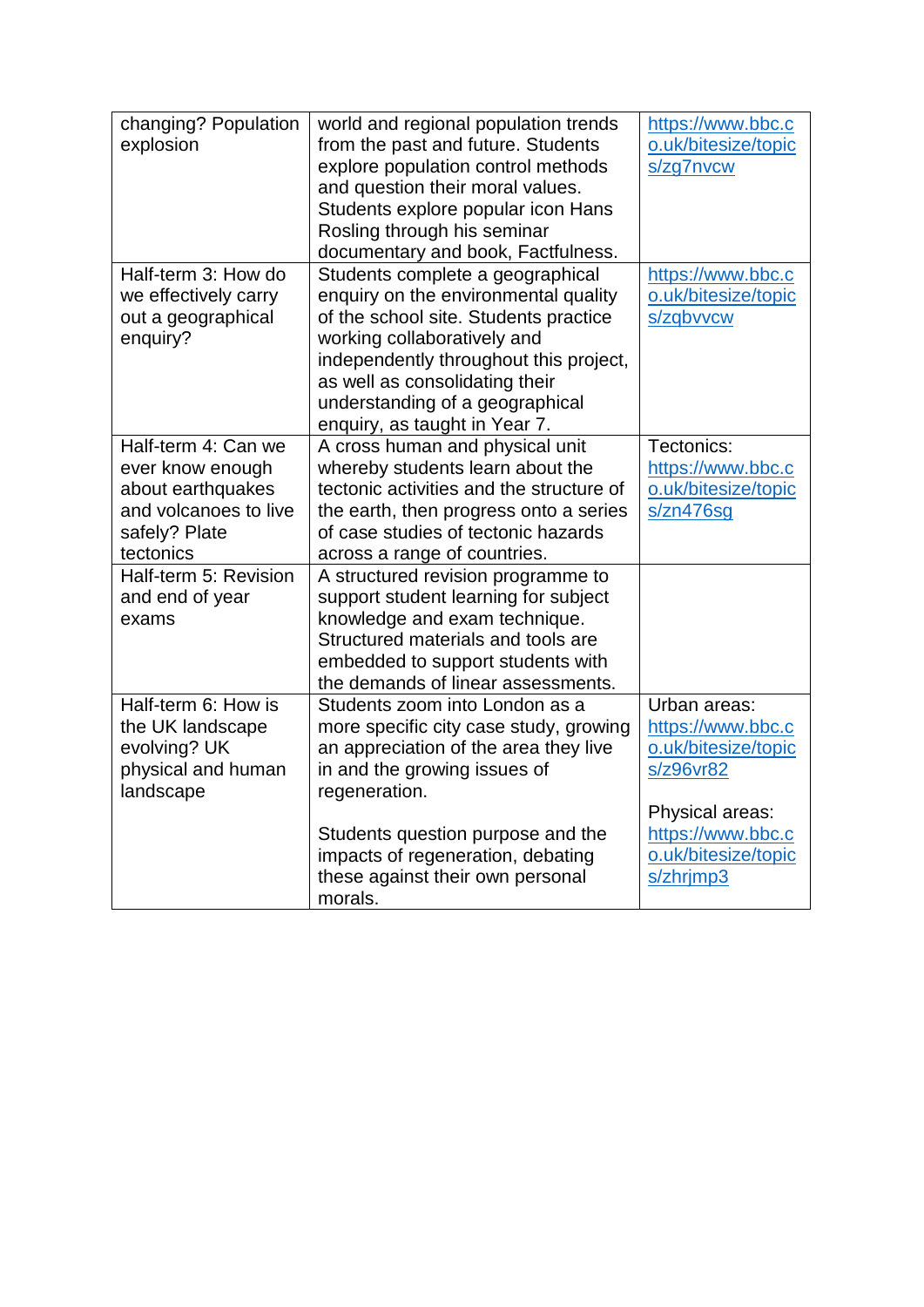## **History at the Archer Academy:**

In Year 8, students have the opportunity to investigate a range of key events in domestic and transcontinental history.

In the autumn term, students begin the year by learning about the Tudors and exploring the impact of Henry VIII's break from Rome. Assessments in this unit focus on knowledge and explanation. This is followed by historical interpretations of Oliver Cromwell. Here students are introduced to different views of Cromwell and the key assessment focuses on the extent to which he can be considered a 'hero.'

In the spring term, students will learn about the French Revolution. The primary focus here is on causation which students investigate in detail. In this unit, students revisit their knowledge and explanation skills. This is followed by the Trans-Atlantic Slave Trade. Students are introduced to work with primary sources and learn to ask deeper, more critical questions about how they can shed light on the past. Students also consider and evaluate the importance of historical context and how this can impact an artefact. Assessments in this unit focuses on developing this further.

In the summer term, the focus moves on to more recent events. Students learn about the legacy of World War One. This lends itself to developing critical thinking of the current world we live in.

#### **Programme of study in year 8:**

- 1. Religious Change in Tudor England 1500-1600
- 2. Interpretations of Cromwell 1599-1688
- 3. French Revolution
- 4. Atlantic Slave trade 1400- 1890
- 5. The legacy of WWI 1914-2016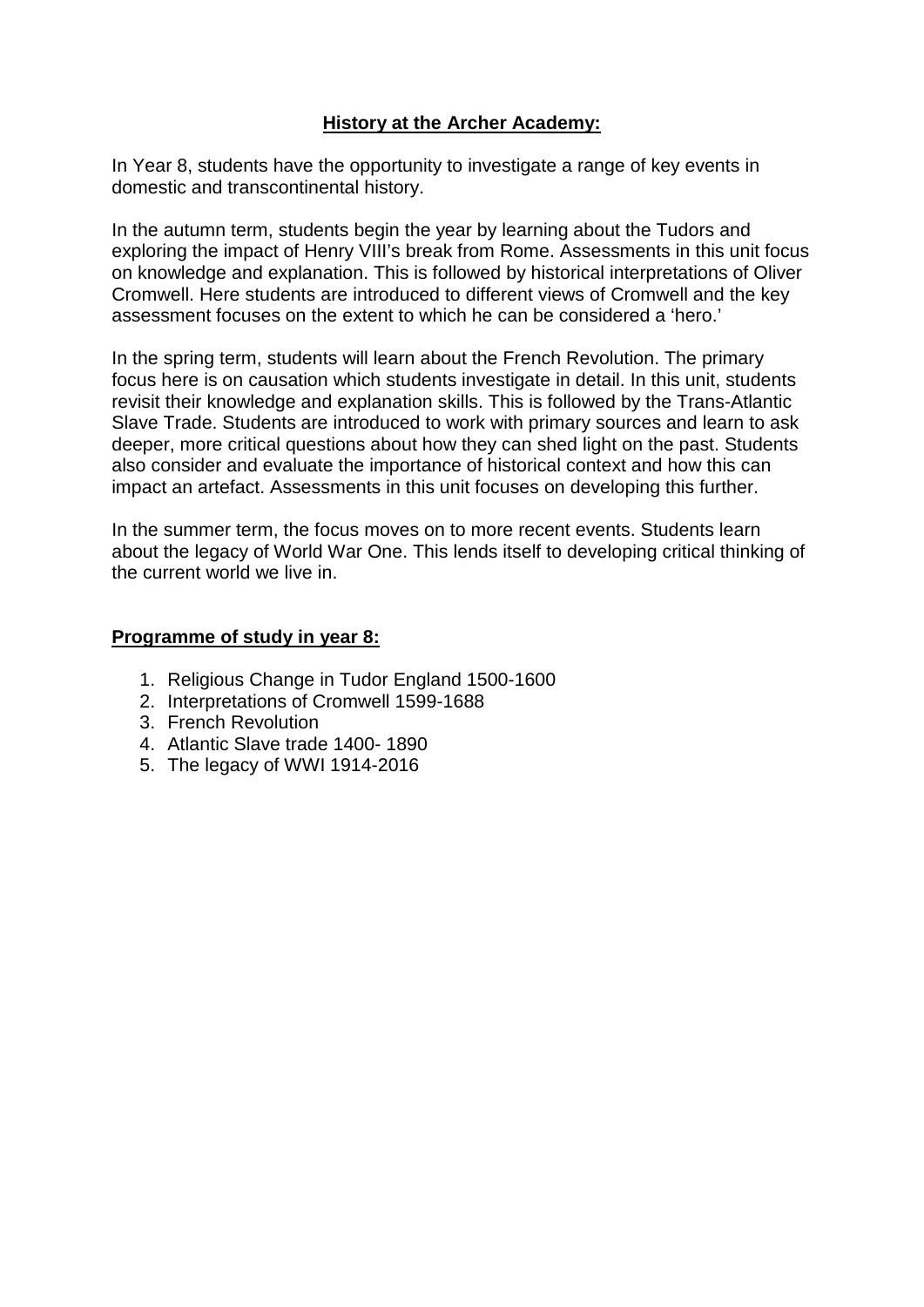| <b>Time</b>      | <b>Topic</b>                                                | Key content                                                                                                                                                                                                                                                                                                                                                                                                                                                                                                                                                                                                                                                           | <b>Extra Learning</b>                                                                                                                                                                   |
|------------------|-------------------------------------------------------------|-----------------------------------------------------------------------------------------------------------------------------------------------------------------------------------------------------------------------------------------------------------------------------------------------------------------------------------------------------------------------------------------------------------------------------------------------------------------------------------------------------------------------------------------------------------------------------------------------------------------------------------------------------------------------|-----------------------------------------------------------------------------------------------------------------------------------------------------------------------------------------|
|                  |                                                             |                                                                                                                                                                                                                                                                                                                                                                                                                                                                                                                                                                                                                                                                       | Opportunities                                                                                                                                                                           |
| Autumn<br>Term 1 | Religious<br>Change in<br><b>Tudor England</b><br>1500-1600 | Students will explore the<br>period of the most<br>controversial royal family; The<br>Tudors. They explore reasons<br>for Reformation and the<br>contest for power. They will<br>also learn about the social,<br>economic, political and<br>religious beliefs in the reign of<br>each Tudor monarch. Students<br>will investigate if and how<br>England experienced a<br>'religious rollercoaster' under<br>the Tudor monarchs.                                                                                                                                                                                                                                       | Useful websites:<br>http://www.bbc.co.uk/time<br>lines/zxnbr82<br>https://www.bbc.co.uk/bit<br>esize/guides/zghrd2p/revi<br>sion/2<br>https://www.bbc.co.uk/bit<br>esize/topics/zynp34j |
| Autumn<br>Term 2 | Interpretations<br>of Cromwell<br>1599-1688                 | Students investigate the life<br>and controversies of Oliver<br>Cromwell. They explore<br>various interpretations of him<br>to use a range of evidence to<br>formulate their own justified<br>verdict. This unit allows<br>students to use their<br>knowledge to support and<br>challenge interpretations<br>offered in both written sources<br>and satirical cartoons. They<br>are also encouraged to<br>analyse and evaluate the<br>interpretations offered, their<br>potential purpose and<br>reliability. In addition to this,<br>students explore<br>historiography and how and<br>why interpretations of<br>Cromwell have changed over<br>various time periods. | Useful websites:<br>https://www.bbc.co.uk/bit<br>esize/guides/z8vdmp3/re<br>vision/7<br>https://www.historyextra.c<br>om/period/stuart/oliver-<br>cromwell-hero-or-villain/             |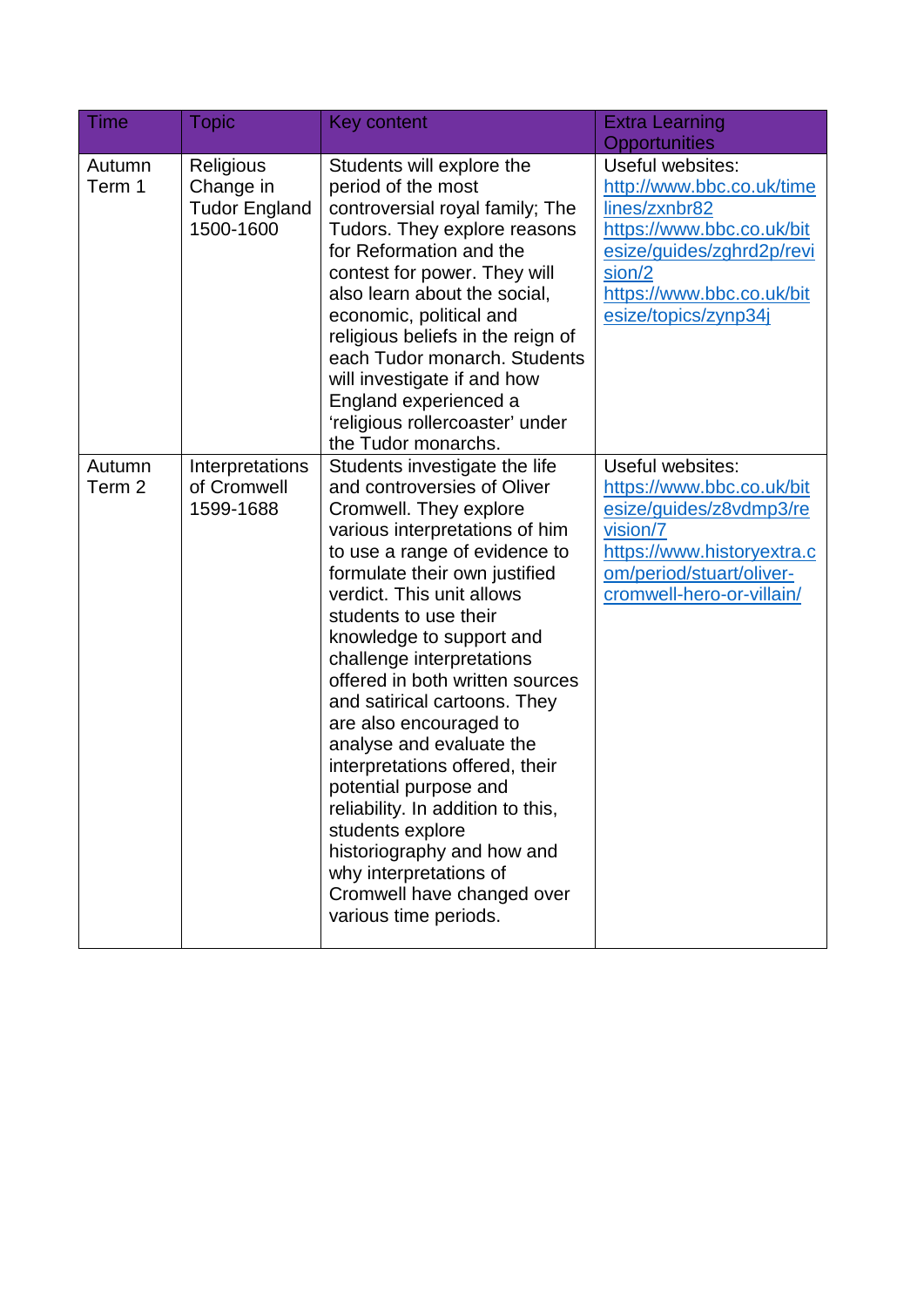# **Maths at the Archer Academy**

Our vision for Maths at The Archer Academy is that students learn to think and act as real mathematicians, developing exceptional creativity and resilience in tackling challenging mathematical problems, deep conceptual understanding of the curriculum underpinned by rich imagery, and most of all, the love of learning mathematics that every true mathematician has.

#### Maths at Year 8

In Year 8, students continue to lay the foundations across the Big Ideas in Maths (Number, Algebra, Ratio and Proportion, Geometry, Probability and Statistics). Students enjoy our Festival of Mathematics, with a special project on Sierpinski Triangles. There is a special emphasis on:

- Developing resilience
- Problem solving
- Reasoning
- Rich tasks
- Creativity
- Investigations, UKMT Maths Challenge questions, stretch and challenge activities
- Learning key skills for GCSE such as how to revise independently, how to complete homework reliably, and self-motivation, and basic numeracy eg times tables, and laying out of working correctly.
- Developing a love of learning with an inspirational curriculum

|                            | <b>Key Content</b>                                                                                                                                                                                                                                                                                                                                                                                                                                                                               | <b>Supporting</b><br><b>Resources</b>                                          |
|----------------------------|--------------------------------------------------------------------------------------------------------------------------------------------------------------------------------------------------------------------------------------------------------------------------------------------------------------------------------------------------------------------------------------------------------------------------------------------------------------------------------------------------|--------------------------------------------------------------------------------|
| Half-<br>term 1            | 01 Numbers & Number System<br>Primes, Prime factors, HCF & LCM using Venn Diagrams,<br>rounding to any significant figure & Standard Form.<br>02 Calculating<br>Calculating with negative numbers, using a calculator with<br>positive & negative fractions, order of operations including<br>powers & roots.<br>03 Visualising & Constructing<br>Explore enlargement of 2D shapes, use and interpret scale<br>drawings, use and interpret bearings & explore ways of<br>representing 3D shapes. | Hegarty<br><b>Maths</b><br>Corbett<br><b>Maths</b><br>Dr Frost<br><b>Maths</b> |
| Half-<br>term <sub>2</sub> | 04 Probability<br>Understand the meaning of probability, explore<br>experiments and outcomes & develop understanding of<br>probability.<br>05 Algebraic Proficiency<br>Expand a single bracket and factorise, collect terms (and<br>identify like terms) and simplify an expression, know the<br>laws of indices, substitute into formulae, change the<br>subject of a formula.                                                                                                                  | Hegarty<br><b>Maths</b><br>Corbett<br><b>Maths</b><br>Dr Frost<br>Maths        |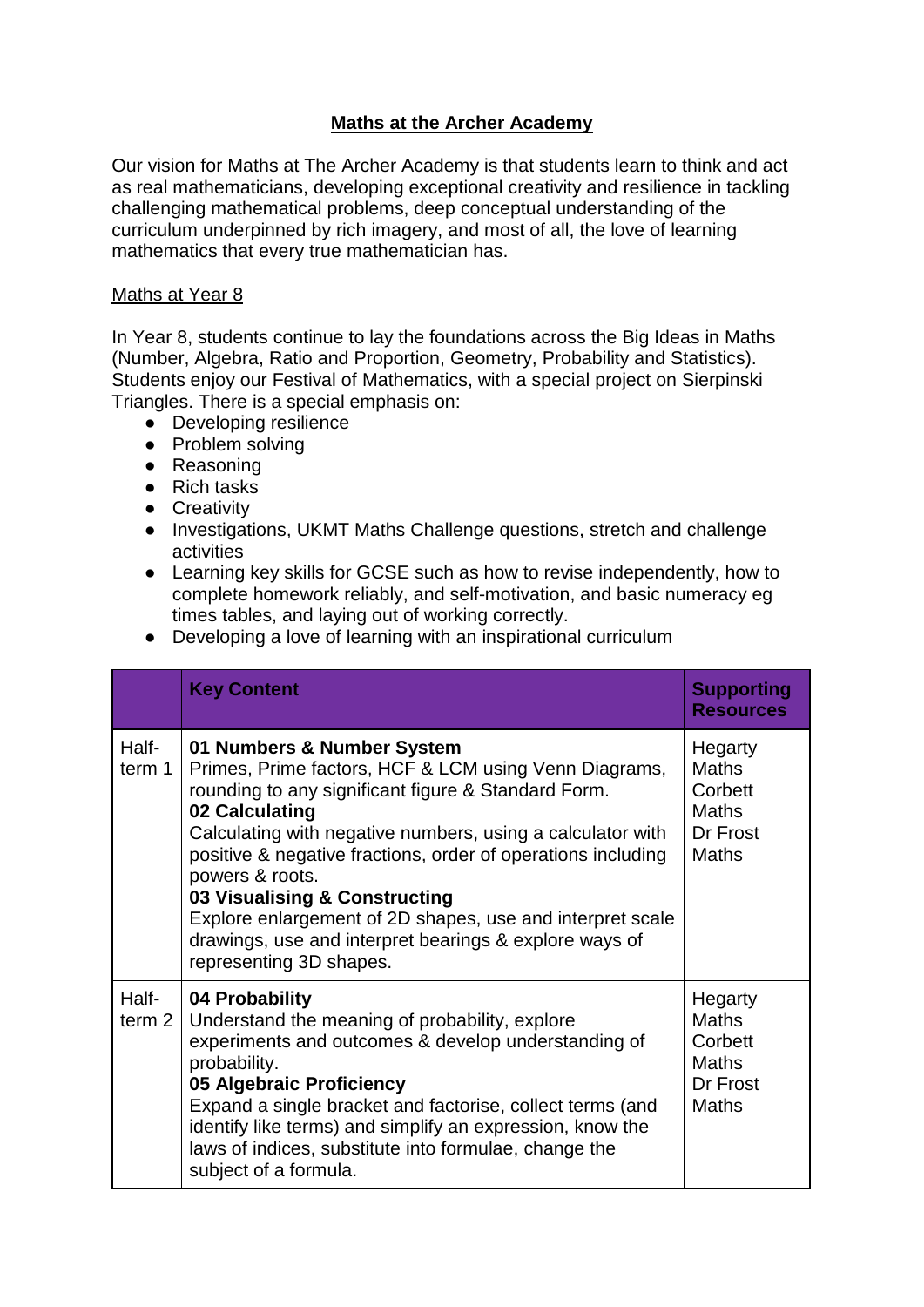|                            | 06 Fractions, Decimals and Percentages<br>Explore links between fractions, decimals and<br>percentages. Identify if a fraction is terminating or<br>recurring. Order a mixed list of fractions, decimals and<br>percentages.<br>07 Proportional Reasoning<br>Identify ratio in a real-life context. Write a ratio to describe<br>a situation.<br>Investigate the connection between ratio and proportion.<br>Solve problems involving proportional reasoning. Solve<br>problems involving compound units.                                                                                                                                                                                                                                                                                                                  |                                                                                |
|----------------------------|----------------------------------------------------------------------------------------------------------------------------------------------------------------------------------------------------------------------------------------------------------------------------------------------------------------------------------------------------------------------------------------------------------------------------------------------------------------------------------------------------------------------------------------------------------------------------------------------------------------------------------------------------------------------------------------------------------------------------------------------------------------------------------------------------------------------------|--------------------------------------------------------------------------------|
| Half-<br>term <sub>3</sub> | 08 Sequences<br>Explore sequences, including generating sequences using<br>a term to term rule and the nth term rule.<br>Find the nth term and use it to deduce whether a number<br>is in the sequence.<br>09 Angles<br>Identify alternate and corresponding angles and use them<br>to calculate missing angles in geometrical diagrams.<br>Develop knowledge of angles (in a triangle, on a straight<br>line etc). Establish the size of interior and exterior angles in<br>polygons.                                                                                                                                                                                                                                                                                                                                     | Hegarty<br><b>Maths</b><br>Corbett<br><b>Maths</b><br>Dr Frost<br><b>Maths</b> |
| Half-<br>term $4$          | 10 Calculating with Fractions, Decimals and<br><b>Percentages</b><br>Identify the multiplier for a percentage increase or<br>decrease. Calculate and solve problems involving<br>percentage change. Reverse percentages. Solve financial<br>problems including simple interest.<br><b>11 Equations</b><br>Solve linear equations with the unknown on one side and<br>both sides. Solve three step linear equations with the<br>unknown on both sides, with brackets, and when the<br>answer is fractional or negative. Recognise the point of<br>intersection of two graphs. Solve linear equations involving<br>algebraic fractions.<br><b>12 Calculating Space</b><br>Investigate circles by discovering pi & solve problems<br>involving circles.<br>Explore prisms and cylinders including finding areas &<br>volumes. | Hegarty<br><b>Maths</b><br>Corbett<br><b>Maths</b><br>Dr Frost<br><b>Maths</b> |
| Half-<br>term <sub>5</sub> | 13 Graphs<br>Plot and interpret linear graphs, including understanding<br>the concept of a gradient. Plot quadratic graphs &<br>distinguish between linear and quadratic. Plot and interpret<br>distance-time graphs (speed-time graphs) & find                                                                                                                                                                                                                                                                                                                                                                                                                                                                                                                                                                            | Hegarty<br><b>Maths</b><br>Corbett<br><b>Maths</b><br>Dr Frost<br><b>Maths</b> |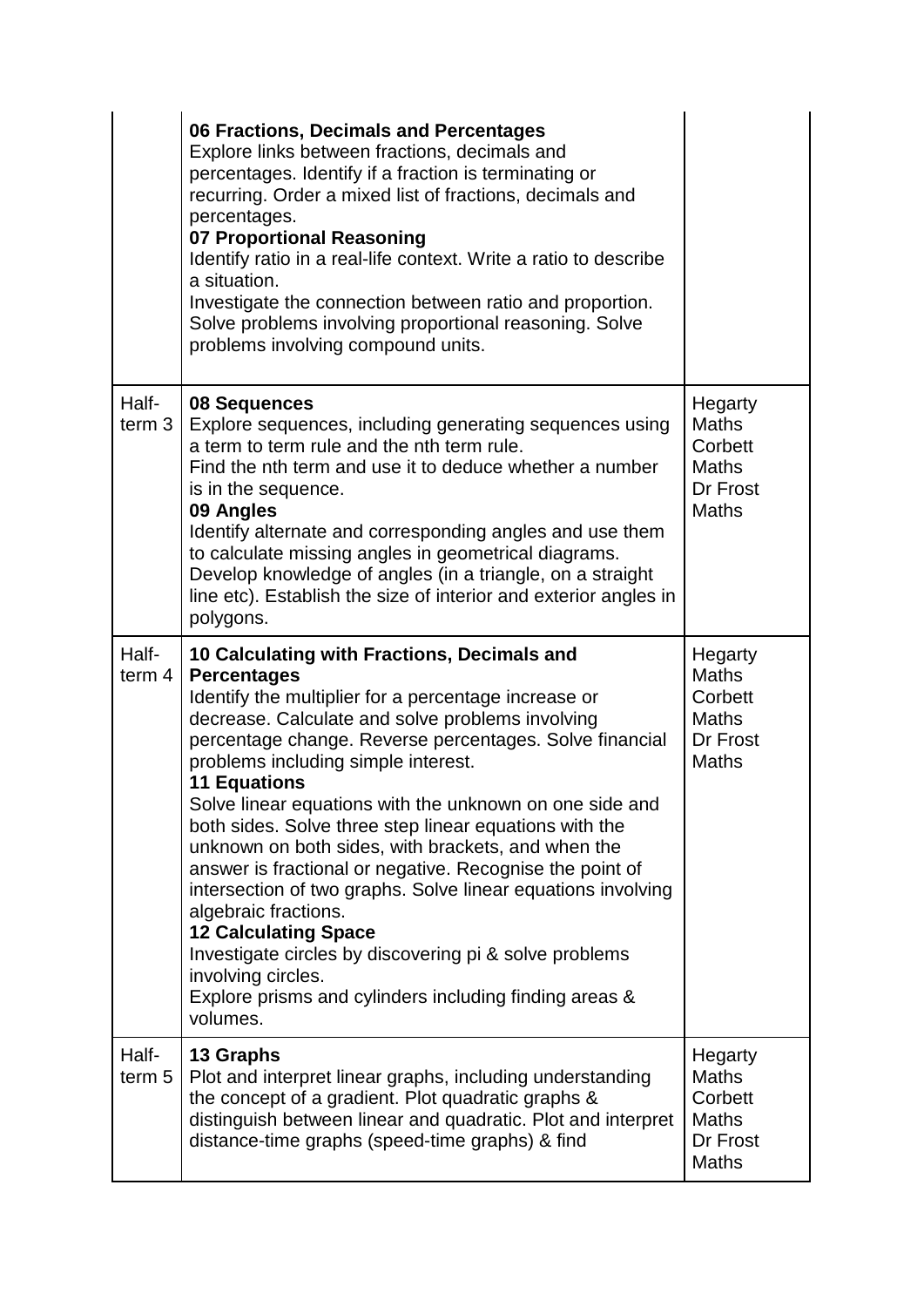|                            | approximate solutions to kinematic problems involving<br>distance and speed.<br><b>14 Probability 2</b><br>Listing outcomes using a Venn diagram, a sample space<br>diagram & two-way table. Use frequency trees to record<br>outcomes and make conclusions of probability<br>experiments. Use theoretical probability to calculate<br>expected outcomes. Use experimental probability to<br>calculate expected outcomes.                                                                                                                                                                                                                                                                                                                                                                                                                                                                                                                                                                                                                                                                                                                                                                                                                                                                                                                            |                                                                         |
|----------------------------|------------------------------------------------------------------------------------------------------------------------------------------------------------------------------------------------------------------------------------------------------------------------------------------------------------------------------------------------------------------------------------------------------------------------------------------------------------------------------------------------------------------------------------------------------------------------------------------------------------------------------------------------------------------------------------------------------------------------------------------------------------------------------------------------------------------------------------------------------------------------------------------------------------------------------------------------------------------------------------------------------------------------------------------------------------------------------------------------------------------------------------------------------------------------------------------------------------------------------------------------------------------------------------------------------------------------------------------------------|-------------------------------------------------------------------------|
| Half-<br>term <sub>6</sub> | <b>15 Presenting Data</b><br>Interpret & construct a grouped frequency table for<br>continuous data. Interpret histograms for grouped data<br>with equal class intervals. Plot a scatter diagram of<br>bivariate data. Understand the meaning of 'correlation'.<br>Interpret a scatter diagram using understanding of<br>correlation.<br><b>16 Measuring Data</b><br>Investigate averages (Mean, Median, Mode & Range).<br>Calculate an estimate of the mean & range from a grouped<br>frequency table. Analyse and compare sets of data.<br>Choose appropriate statistics & justify to describe a set of<br>data.<br><b>17 Equations</b><br>Recap solving linear equations with the unknown on both<br>sides, brackets on one or both sides, with<br>negative/fractional solutions. Solve linear equations with<br>algebraic fractions. Form linear equations from word<br>problems, including complex equations with fractions and<br>brackets.<br><b>18 Changing the Subject</b><br>Form expressions from word problems & function<br>machines. Simplify expressions by using index laws.<br>Form and solve equations from angle, shape (area or<br>perimeter) problems. Form and solve equations from word<br>problems. Spend several lessons changing the subject,<br>working through from easy to very challenging 4 or 5 step<br>expressions. | Hegarty<br>Maths<br>Corbett<br><b>Maths</b><br>Dr Frost<br><b>Maths</b> |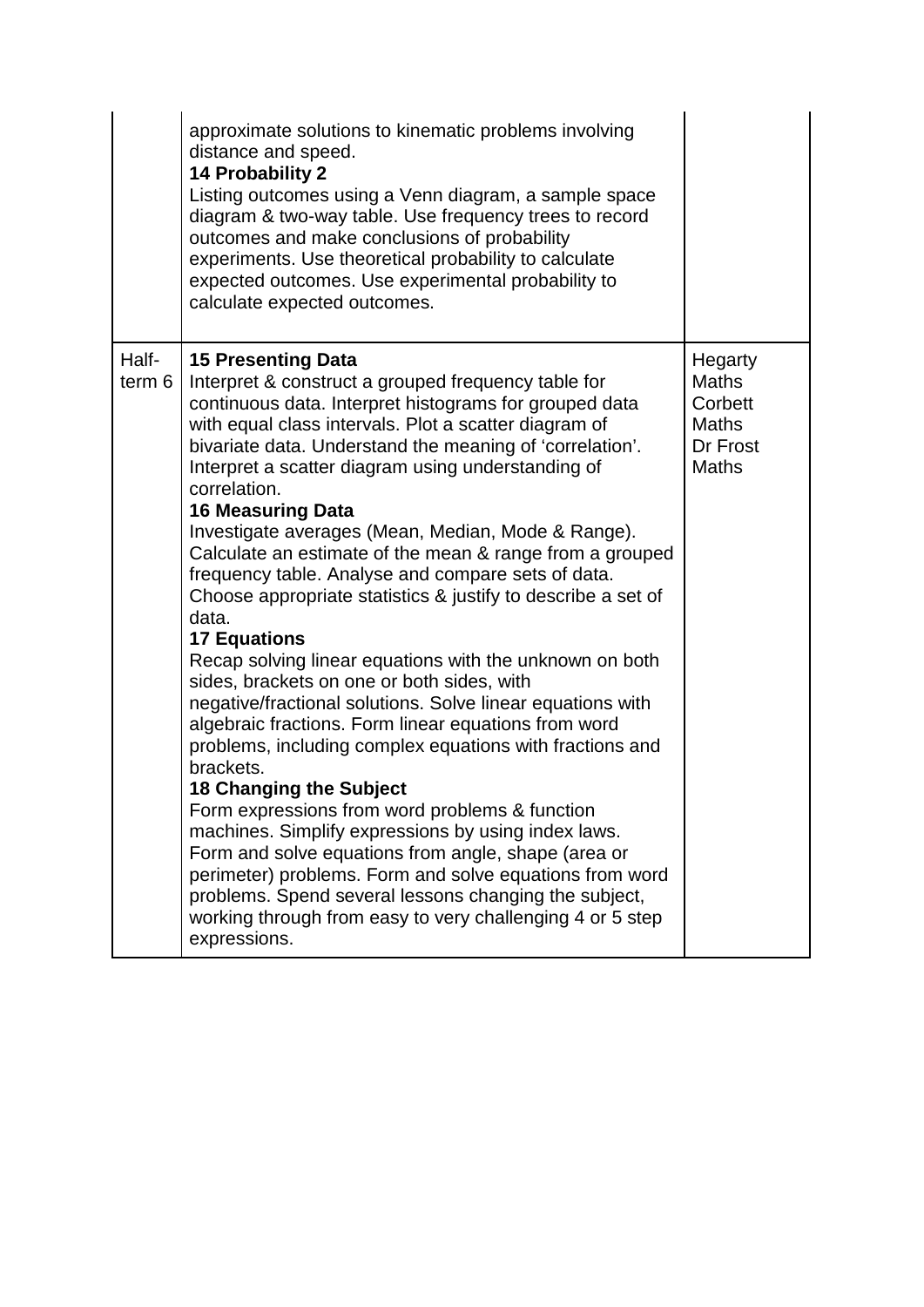## **Music at the Archer Academy**

To study music is to put into action, imagination and language a highly academic art form. Music is as engaging as it is challenging, and Music at the Archer caters to all levels and prior experiences so that every child is able to thrive.

As part of the KS3 curriculum, students develop skills across three key areas – Composition, Performance and Critical Listening. As students develop their understanding of different types of music they are able to identify musical material, as well as the contextual purpose of any pieces of music.

In Performance, students will learn, or expand upon, previous musical learning – including the reading of music notation and graphic scores. They learn to play a variety of music, from different styles – and have the choice of numerous instruments. There are opportunities to work in groups, pairs and solo ventures. From Beethoven to Bond, James Bond – students progress throughout as the musical demands increase.

With Composition, students combine their understanding of key musical components with their own creativity. They learn to emulate styles and create moods through chords, melody, texture, dynamics and tempo. Group composition supports students with their peer relationships, communication and organisation skills.

Listening and Appraisal is where students learn to explain what they are hearing. From the musical science of sound, to the acknowledgement of the composer's intentions and influences. Appraising music requires students to utilise complex vocabulary and a variety of adjectives, as well as Italian terminology and theoretical musical terms.

Music is a highly inclusive subject which promotes the discussion and understanding of social, historical, geographical and emotional contexts. Students will leave Key Stage 3 with a broader knowledge of humanity as a result of studying music, and the ability to play Eye of the Tiger on the xylophone. Year 8 students study Music for one hour a week.

Music at Year 8

L.V. Beethoven Minimalism The Evolution of Pop Music Spanish Music Reggae West Side Story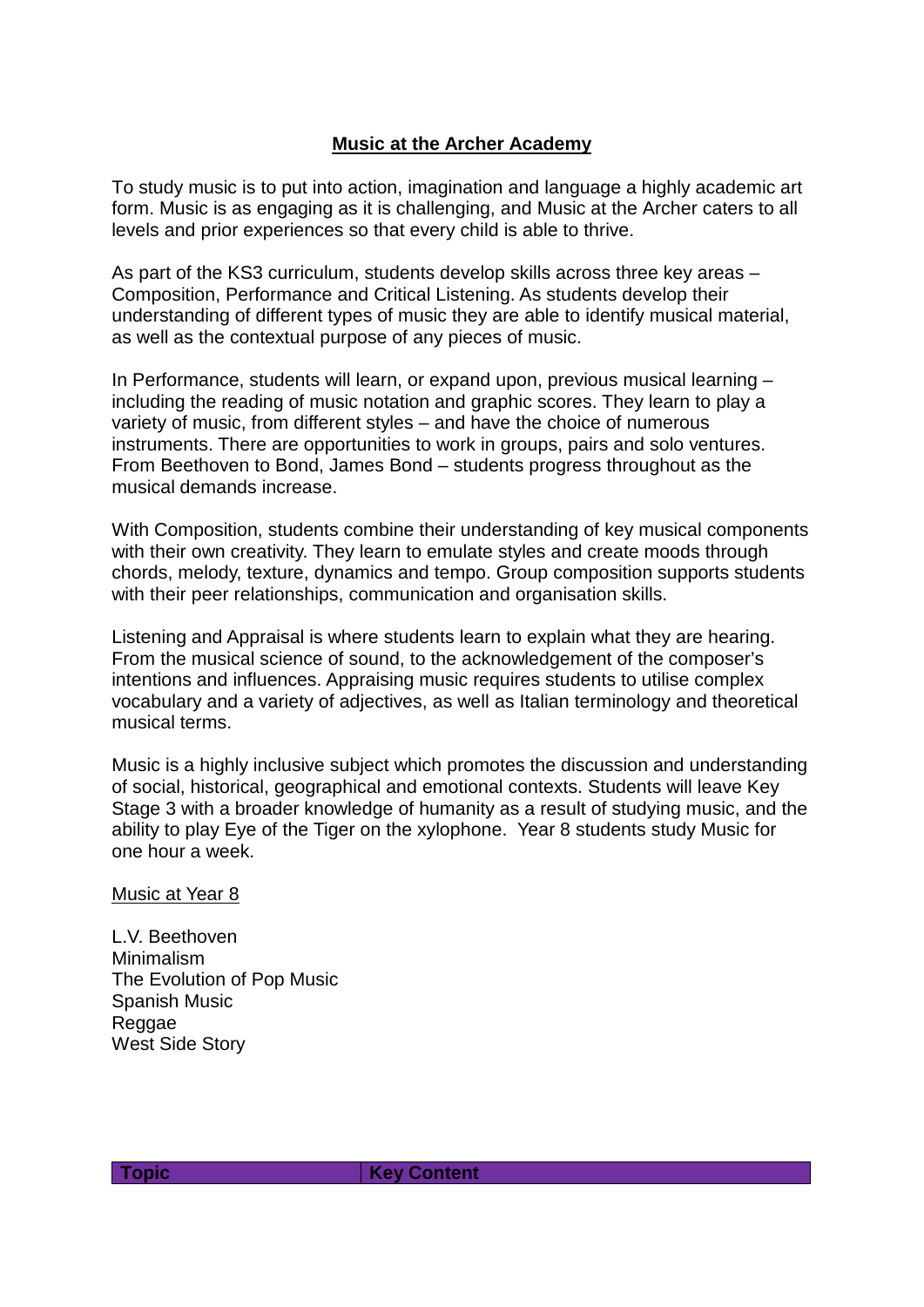| L.V. Beethoven             | Fur Elise/Ode to Joy – romantic music, performance |
|----------------------------|----------------------------------------------------|
| Minimalism                 | Ostinato, metric displacement, pulse, simplicity   |
| The Evolution of Pop Music | Eye of the Tiger, music technology, performance    |
| <b>Spanish Music</b>       | Carmen the Opera, syncopation, ornaments           |
| Reggae                     | Buffalo Soldier, Bob Marley, Civil Rights          |
| <b>West Side Story</b>     | Musical fusion, America, Compound Time             |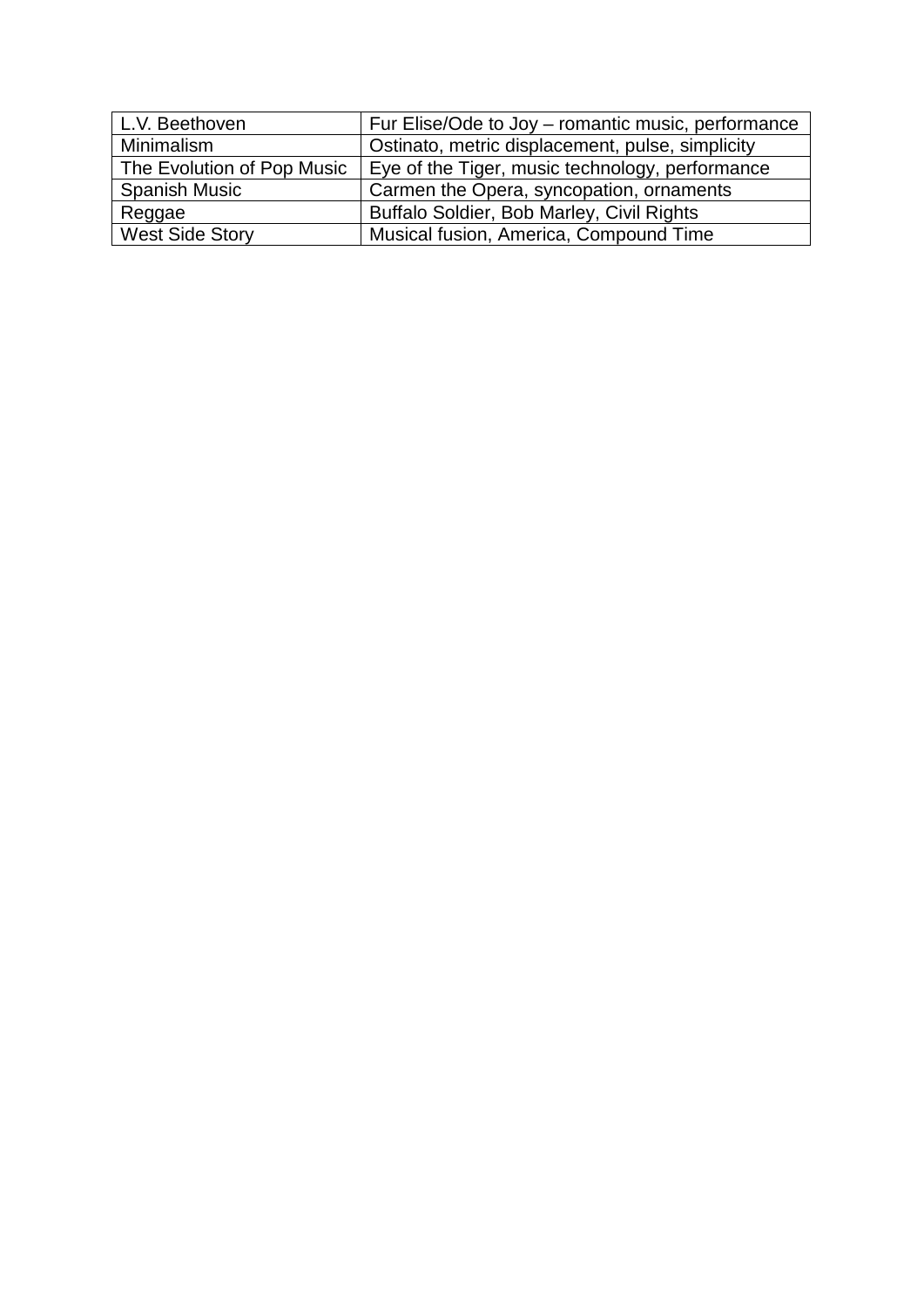## **Science at the Archer Academy**

Science provides the foundations for understanding the material world. Scientific understanding is changing our lives and is vital to the world's future prosperity, and all students should be taught essential aspects of the knowledge, methods, processes and uses of science. They should be helped to appreciate how the complex and diverse phenomena of the natural world can be described in terms of a small number of key ideas relating to the sciences which are both inter-linked, and are of universal application.

#### Science at Year 8

Year 8 is a very exciting time for science learning. Students have the opportunity to experience the scientific method at its most basic level. We will be performing a number of stimulating practicals which aim to inspire the future generation of scientists. Through our simple methodology of "Predict. Observe. Explain.", we give students curiosity-based science questions for which they are given time to plan an experiment, predict observations, perform the experiment, and finally try to explain how the science works.

|                   | <b>Key Content</b>                                    | <b>Supporting Resources</b>   |
|-------------------|-------------------------------------------------------|-------------------------------|
| Half-             | <b>How Science Really Works</b>                       | AQA Activate 2 pages 2-16     |
| term 1            | For this theme we delve deeper into the               |                               |
|                   | fundamentals of science, with a specific look at      | https://www.bbc.co.uk/bite    |
|                   | types of variables used in scientific experiments.    | size/guides/z4nxh39/revisi    |
|                   | We finish the theme with a bang as we do              | on/1                          |
|                   | experiments with party poppers.                       |                               |
| Half-             | <b>Matter &amp; Forces</b>                            | AQA Activate 2 pages 68-      |
| term <sub>2</sub> | For this physics theme, we delve into the             | 86                            |
|                   | intricacies of specific groups of the periodic table. |                               |
|                   | There are many experiments to be had, as well         | https://www.bbc.co.uk/bite    |
|                   | as spotting patterns which the great Mendeleev        | size/guides/zt2hpv4/revisio   |
|                   | has laid out for us.                                  | n/1                           |
|                   |                                                       | https://www.bbc.co.uk/bite    |
|                   |                                                       | size/guides/z84wjxs/revisio   |
|                   |                                                       | n/1                           |
|                   |                                                       |                               |
|                   |                                                       | https://www.bbc.co.uk/bite    |
|                   |                                                       | size/quides/zttfyrd/revision/ |
|                   |                                                       | <u> 1</u>                     |
|                   |                                                       |                               |
|                   |                                                       | https://www.bbc.co.uk/bite    |
|                   |                                                       | size/guides/z3g8d2p/revisi    |
|                   |                                                       | on/4                          |
| Half-             | <b>Staying Healthy</b>                                | AQA Activate 2 pages 122-     |
| term <sub>3</sub> | For this biology theme, the students take the time    | 142                           |
|                   | to research their own bodies; with specific details   |                               |
|                   | on the respiratory system, the digestive system,      | https://www.bbc.co.uk/bite    |
|                   | and substance abuse. We share discussions,            | size/clips/zvsjxnb            |
|                   | facts, and opinions on the use of recreational        |                               |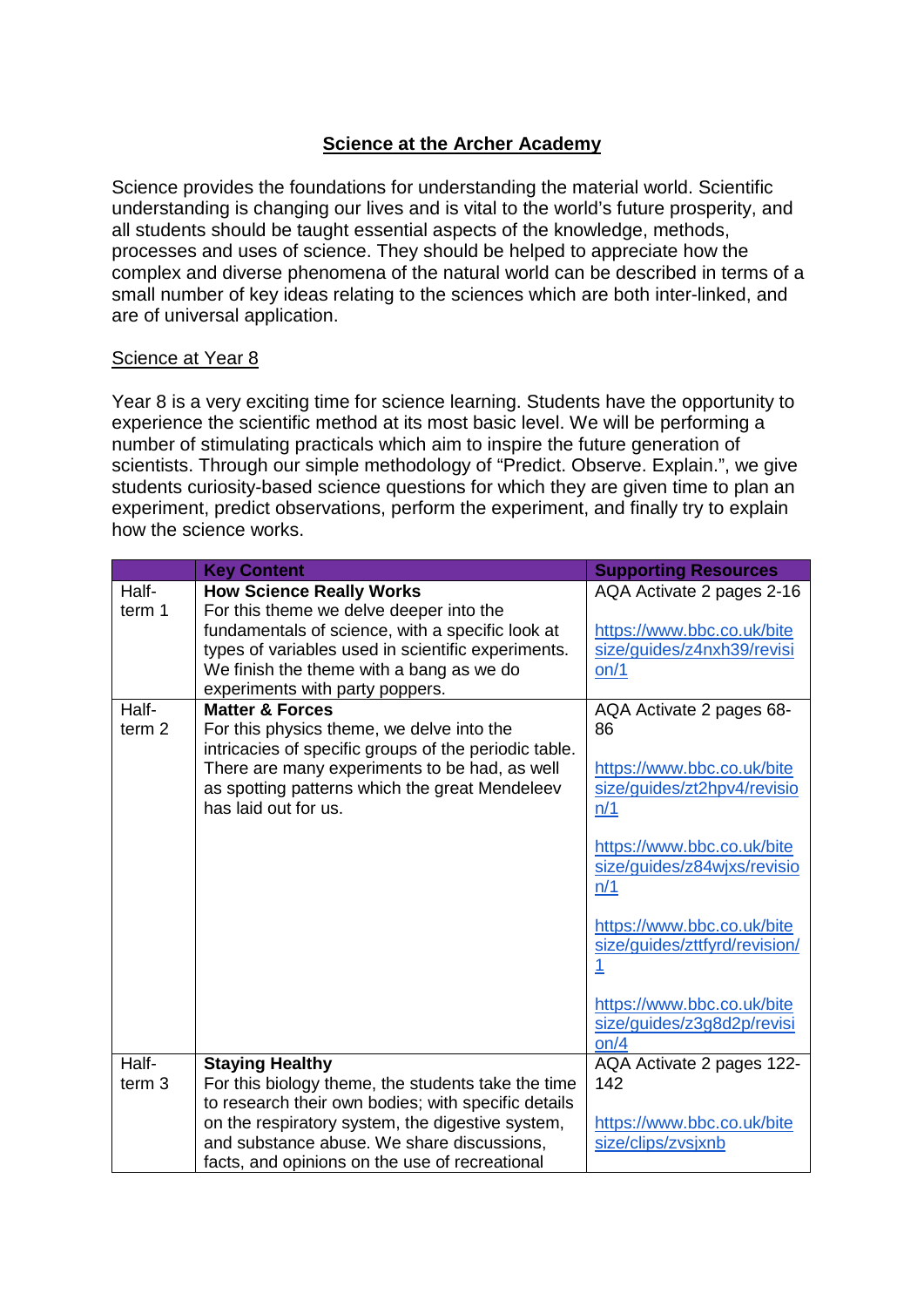|                            | drugs including tobacco, alcohol, and illegal<br>drugs.                                                                                                                                                                                                                   | https://www.bbc.co.uk/bite<br>size/guides/z9pv34j/revisio<br>n/1                                                                                                        |
|----------------------------|---------------------------------------------------------------------------------------------------------------------------------------------------------------------------------------------------------------------------------------------------------------------------|-------------------------------------------------------------------------------------------------------------------------------------------------------------------------|
| Half-<br>term 4            | <b>Energy &amp; Waves</b><br>With the physics theme of Energy & Waves, we<br>look in detail at the phenomena of sound and<br>light. We research these seemingly simple,<br>everyday occurrences and how they can be<br>used, observed, and experimented with.             | AQA Activate 2 pages 46-<br>64<br>https://www.bbc.co.uk/bite<br>size/topics/zc3g87h<br>https://www.bbc.co.uk/bite<br>size/topics/zw982hv                                |
| Half-<br>term <sub>5</sub> | Life & Death<br>Life and Death is a biology theme which<br>experiments with the concepts of ecosystems<br>and genetics. We research how ecosystems are<br>impacted by biotic and abiotic factors as well as<br>how to support the reduction of global<br>biodiversity.    | AQA Activate 2 pages 164-<br>180<br>https://www.bbc.co.uk/bite<br>size/topics/zxhhvcw<br>https://www.bbc.co.uk/bite<br>size/guides/zp7thyc/revisio<br>n/1               |
| Half-<br>term 6            | <b>Reactions</b><br>This chemistry theme ends the year with some<br>excellent experiments which are fundamental to<br>the GCSE specification. We experiment with<br>substances thermally decomposing as well as<br>understanding the concepts of conservation of<br>mass. | AQA Activate 2 pages 90-<br>104<br>https://www.bbc.co.uk/bite<br>size/guides/zgd2mp3/revisi<br>on/1<br>https://www.bbc.co.uk/bite<br>size/guides/zysbgk7/revisi<br>on/1 |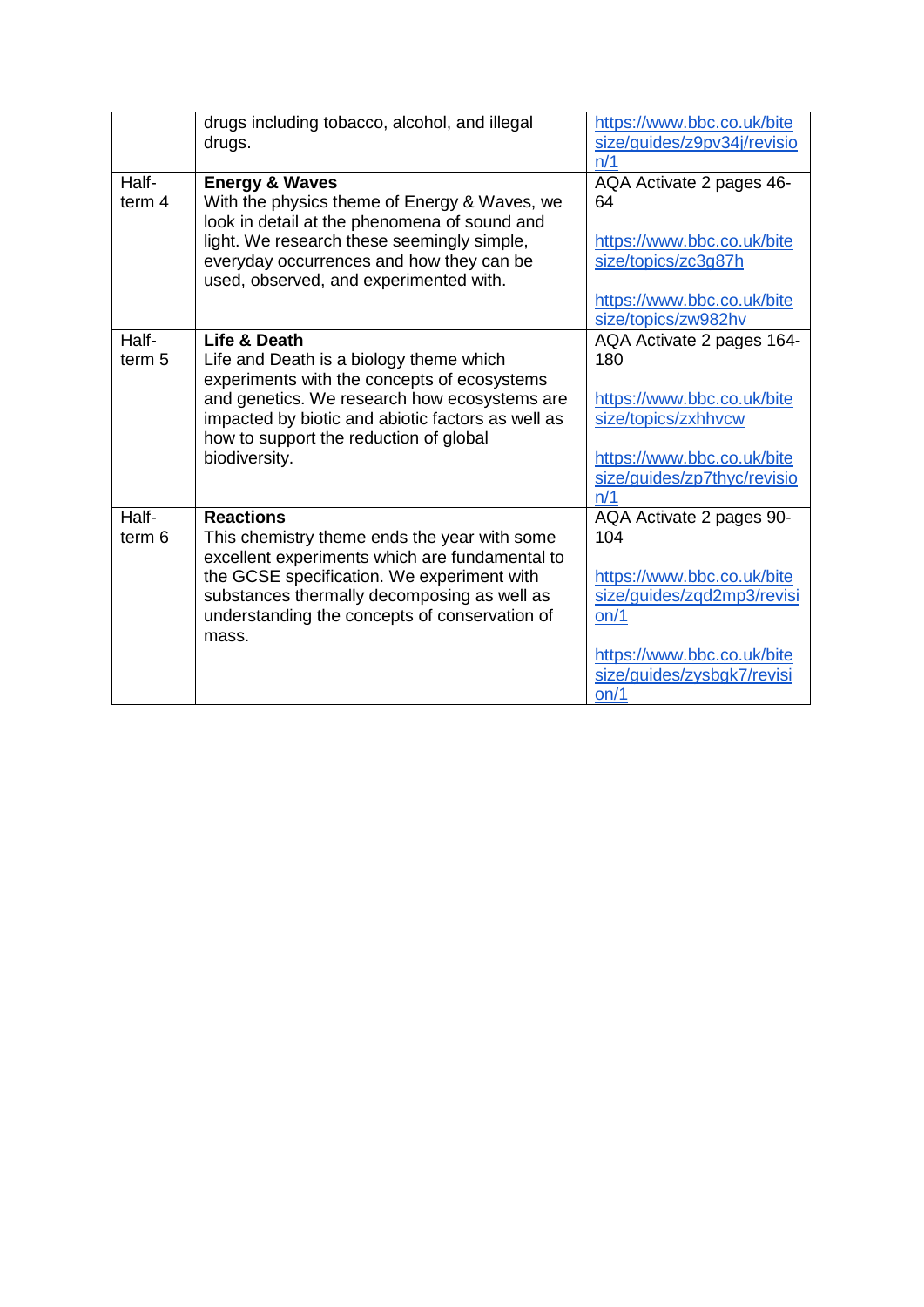# **Spanish at the Archer Academy:**

Our Modern Foreign Languages curriculum aims to equip students with languages as a skill for life: the ability to communicate in Spanish for further study, future work or for leisure and travel abroad, truly engaging with their community and beyond. Students will develop their cultural awareness and have a more open-minded attitude towards other cultures. Students will be encouraged to embrace that fact we live in a rich and diverse world. Through learning a foreign language, students develop a deeper understanding of how language works, building a more powerful understanding of their own language.

#### Spanish at Year 8

At the Archer Academy we follow the Viva curriculum in KS3. Students are taught Spanish for two hours per week, with 30 minutes of homework using Memrise and the Viva workbook. Each lesson includes a range of the four key language skills of reading, writing, listening and speaking.

|                            | <b>Key Content</b>                                                                                         | <b>Assessment</b>              | <b>Grammar</b>                                                        | <b>Supporting Resources</b>                                                                                                          |
|----------------------------|------------------------------------------------------------------------------------------------------------|--------------------------------|-----------------------------------------------------------------------|--------------------------------------------------------------------------------------------------------------------------------------|
| Half-<br>term 1            | <b>Mis vacaciones</b><br>- describing a<br>past holiday,<br>saying what you<br>did and what it<br>was like | Reading<br>Writing<br>Speaking | Grammar<br>covered in<br>Year 7 is<br>revisited<br>and built<br>upon. | <b>Websites:</b><br>www.memrise.com<br>www.languagesonline.or<br><u>g</u><br>www.pearsonactivelearn<br>.com<br>www.wordreference.com |
| Half-<br>term <sub>2</sub> | Todo sobre mi<br>$vida - what you$<br>use your phone<br>for, music, TV,<br>activities in the<br>past       | Listening<br>Grammar           | In addition,<br>Year <sub>8</sub><br>students<br>will learn :         | <b>Books:</b><br>Viva 2 textbook<br>Viva 2 workbook<br>Pocket Spanish<br>dictionary                                                  |
| Half-<br>term <sub>3</sub> | A comer $-$ what<br>food you like,<br>meal times,<br>ordering food,<br>party food                          | Reading<br>Writing<br>Speaking | -the past<br>tense<br>-the<br>comparativ<br>e<br>-the                 |                                                                                                                                      |
| Half-<br>term 4            | Qué hacemos-<br>arranging to go<br>out, making<br>excuses, getting<br>ready, clothes                       | Listening<br>Grammar           | superlative<br>-reflexive<br>verbs<br>- irregular                     |                                                                                                                                      |
| Half-<br>term <sub>5</sub> | Operación<br>$verano -$<br>holiday homes,                                                                  | All skills                     | adjectives                                                            |                                                                                                                                      |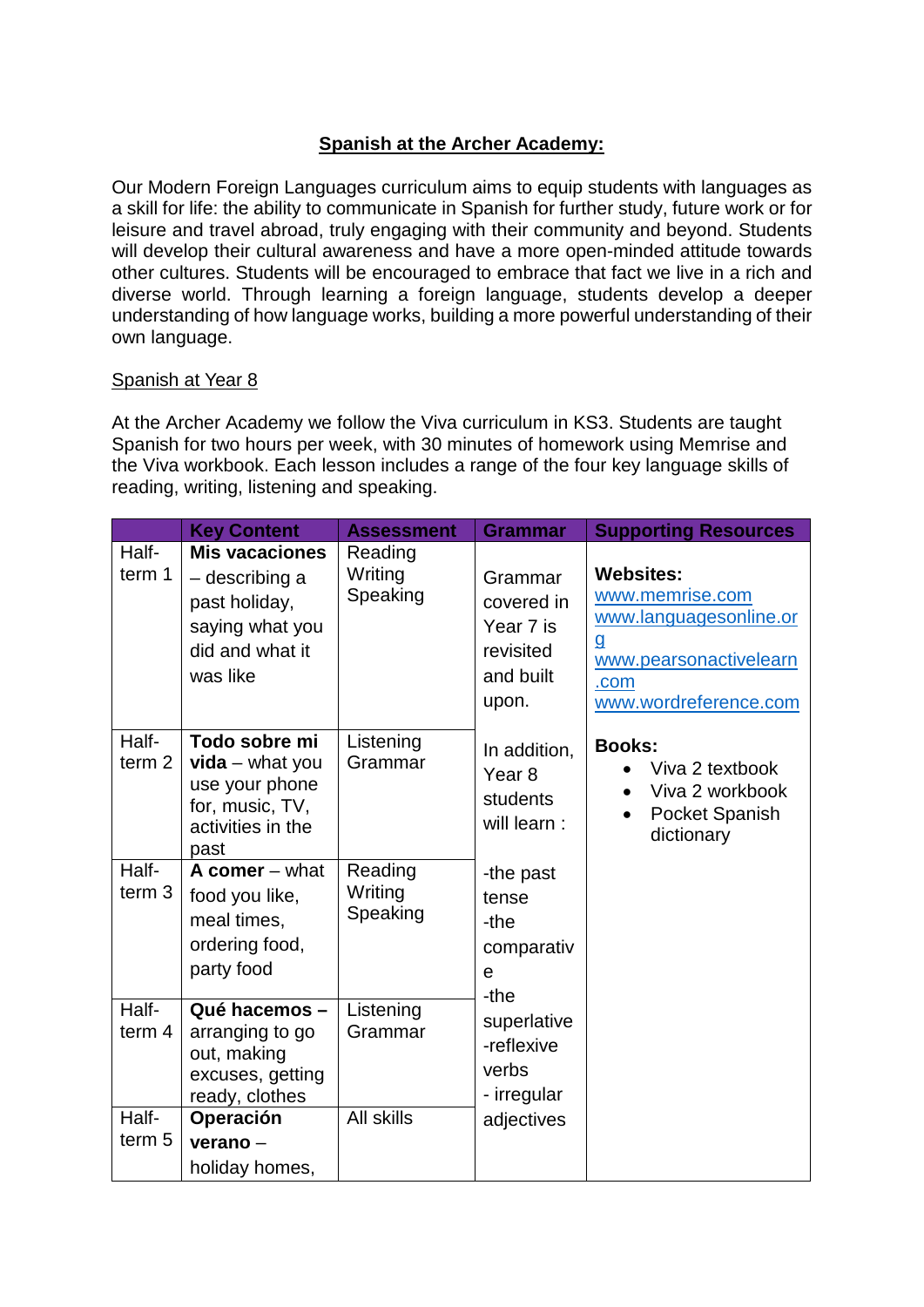|        | holiday<br>activities,<br>directions,<br>summer camps |          |
|--------|-------------------------------------------------------|----------|
| Half-  | Salud: body                                           | Speaking |
| term 6 | parts, healthy                                        |          |
|        | lifestyle                                             |          |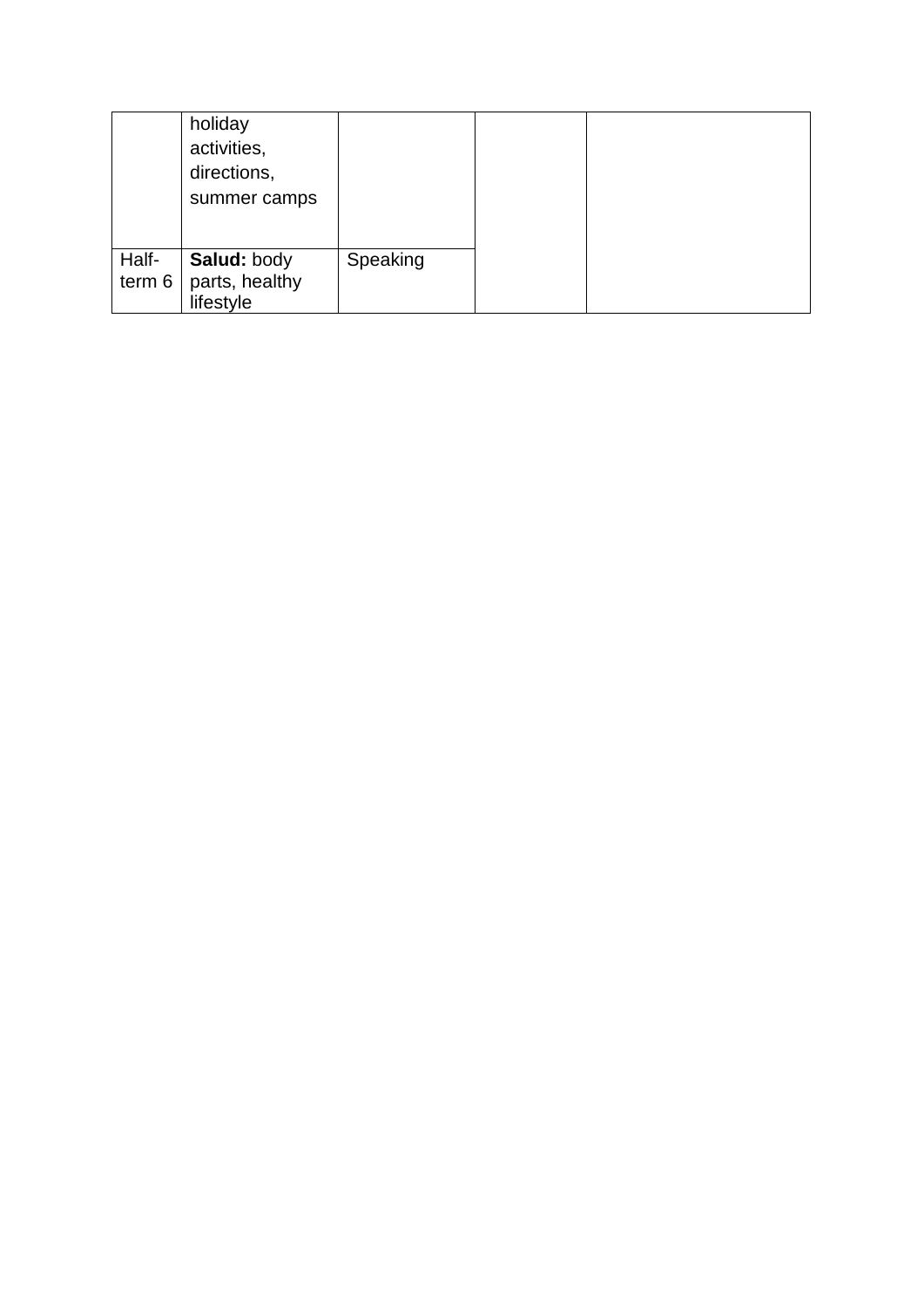## **SPPEC (Society, Politics, Philosophy, Economics and Culture) at the Archer Academy**

SPPEC is a unique subject – only Archer does it. Our aim is to equip young people with the skills and knowledge to participate, understand and thrive in modern society. Throughout years 8, 9, 10 & 11, students will explore increasingly in-depth and controversial current-affairs-driven content that will enable them to make sense of the increasingly confusing world around them.

**NB**: as SPPEC is a current-affairs-driven subject, we will incorporate this into each starter ("what's in the news" section). We will also include reactive lessons to respond to any major world/UK events that we think need to be addressed. Therefore, the curriculum plan below may be subject to change.

#### SPPEC at Year 8:

We begin our SPPEC journey in Year 8 with a one-term module on Religions in Society (as part of a three-termly carousel with Literacy and Computer Science). In this module, students will develop a baseline understanding of the beliefs and practices of the 6 largest world religions, as well explore some more "fringe" belief systems later on in the unit.

|                       | <b>Key Content</b>                                     |  |  |
|-----------------------|--------------------------------------------------------|--|--|
| Two tutor groups will | Introduction and definition of religion and religious  |  |  |
| study the same        | concepts. Beliefs and practices of the 6 biggest world |  |  |
| content on a carousel | religions (in alphabetical order):                     |  |  |
| basis for one term    | <b>Buddhism</b><br>$\bullet$                           |  |  |
| each                  | • Christianity                                         |  |  |
|                       | Hinduism<br>$\bullet$                                  |  |  |
|                       | <b>Islam</b><br>$\bullet$                              |  |  |
|                       | Judaism<br>$\bullet$                                   |  |  |
|                       | Sikhism                                                |  |  |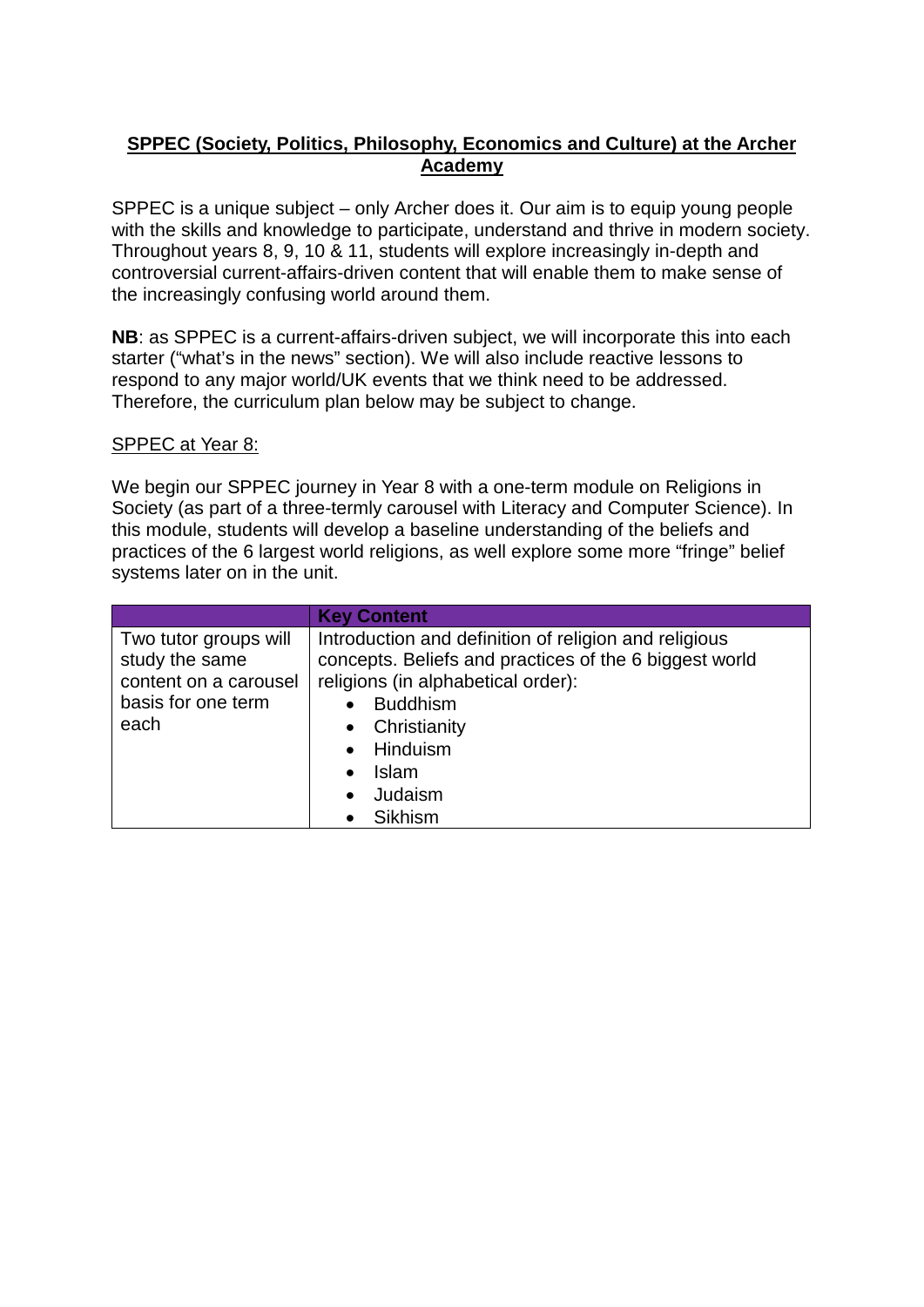## **Thematic Learning at the Archer Academy:**

Unique to The Archer Academy, Thematic Learning is a highlight of the Year 7 and 8 curriculum. Students study a variety of topics thematically rather than through the lens of one particular subject. It therefore crosses over into multiple disciplines well beyond those usually studied by a student in KS3. It is an opportunity to broaden horizons and hopefully encourage students to develop their critical thinking and curiosity. Each unit demands pupils hone their analytical and creative skills whilst improving their literacy both orally and in writing.

Thematic Learning often reflects contemporary issues and builds on student cultural capital. Throughout the two years we take full advantage of the wider community: for example, inviting in outside speakers, delivering workshops in primary schools and trips to London sites and galleries. At the very highest level students independently use Thematic as a springboard for synthesising ideas and making invaluable links between subjects at school and issues beyond the classroom. It is a critical foundation for the options available to students in KS4 offering them a taste of a wide range of topics and ideas often not encountered so early in one's school journey.

Thematic Learning in Year 8

Topic 1: Theme Parks Topic 2: Environment Topic 3: Protest Topic 4: Disease Topic 5: Sport and Society Topic 6: 10er challenge

|                         | <b>Key Content</b>                                                                                                                                                                                                                | <b>Supporting Resources</b>  |
|-------------------------|-----------------------------------------------------------------------------------------------------------------------------------------------------------------------------------------------------------------------------------|------------------------------|
| Half-term 1 Theme Parks | Students work in groups<br>of $3 - 4$ to design a theme<br>park and then present<br>their ideas to the class.<br>The best group will then<br>perform their pitch to the<br>whole year group and to a<br>small group of 'experts'. | <b>Theme Park insider</b>    |
| Half-term 2 Environment | Students will complete a                                                                                                                                                                                                          | Earth Watch                  |
|                         | series of lessons relating                                                                                                                                                                                                        | <b>United Nations</b>        |
|                         | to different aspects of the<br>environment. Topics                                                                                                                                                                                | <b>Environment Programme</b> |
|                         | covered include: why                                                                                                                                                                                                              |                              |
|                         | global warming matters;                                                                                                                                                                                                           | Oceana                       |
|                         | Greta Thunberg; energy                                                                                                                                                                                                            |                              |
|                         | sources; the main                                                                                                                                                                                                                 | Surfers against sewage       |
|                         | environmental challenges;                                                                                                                                                                                                         |                              |
|                         | plastics; and global                                                                                                                                                                                                              | <b>WWF</b>                   |
|                         | warming across the                                                                                                                                                                                                                |                              |
|                         | globe.                                                                                                                                                                                                                            |                              |